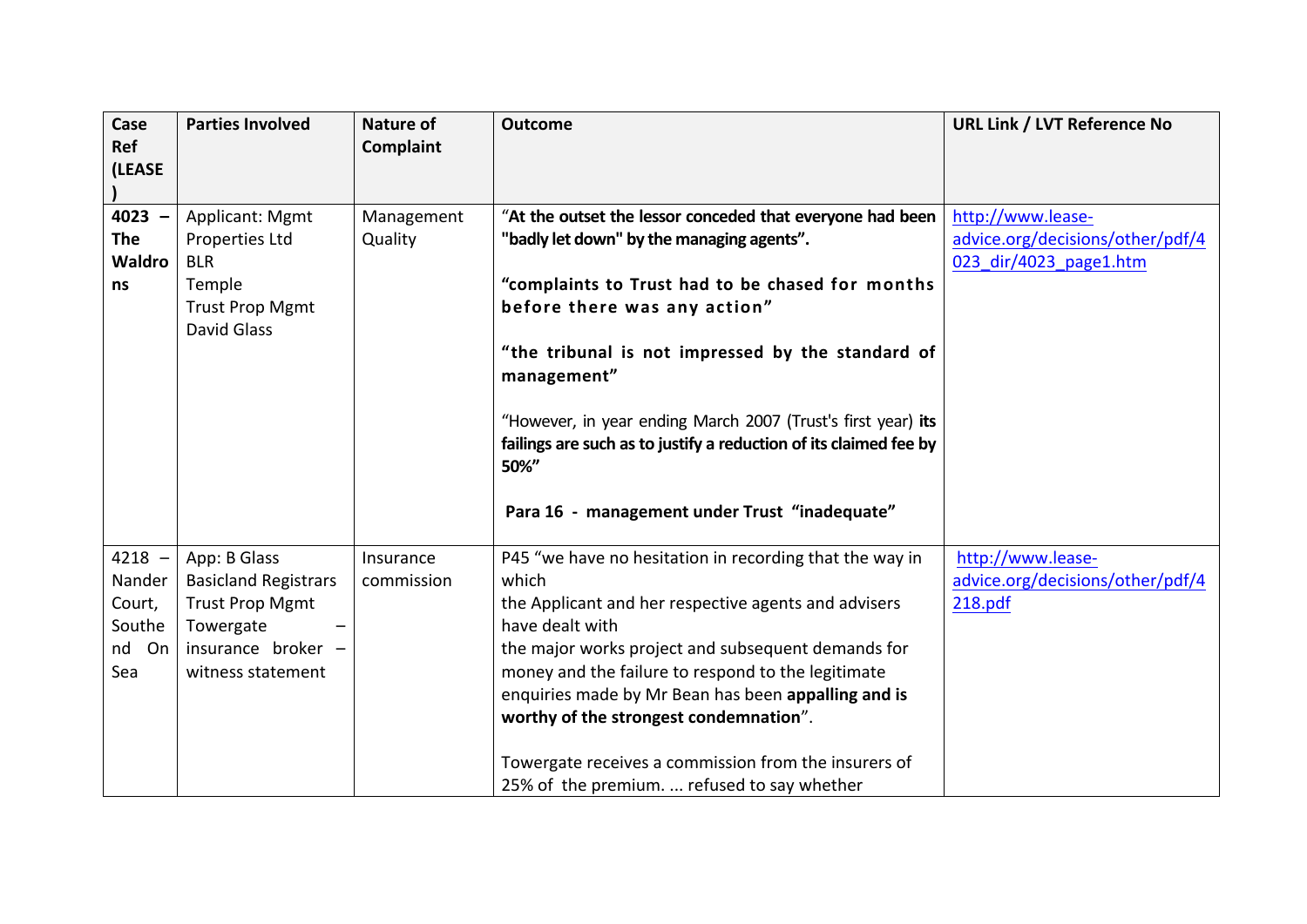|  | Towergate shared any of the commission it received         |  |
|--|------------------------------------------------------------|--|
|  | from the insurers with the Applicant or, indeed anyone,    |  |
|  | and if it did how much it share                            |  |
|  |                                                            |  |
|  | We infer from this evidence that Towergate does share      |  |
|  | some of its commission with the Applicant because if it    |  |
|  | did not Mr Cocks would have said so                        |  |
|  |                                                            |  |
|  | The lease obliges the lessee to contribute to "the cost    |  |
|  | of insurance. Properly construed we take that to mean      |  |
|  |                                                            |  |
|  | the net cost, as actually incurred by the landlord and not |  |
|  | to a gross cost.                                           |  |
|  |                                                            |  |
|  | We accept and prefer the submissions of Mr Bean that       |  |
|  | service charges are not to intended to be a profit centre  |  |
|  | for landlords but that landlord's should be limited to     |  |
|  | recoup outlay actually incurred                            |  |
|  |                                                            |  |
|  | Jollybird Limited v Fairzone Limited [1990] 2 EGLR 55 CA   |  |
|  | supports this position.                                    |  |
|  |                                                            |  |
|  | We do not know the net cost of insurance incurred by       |  |
|  | the Applicant because the Applicant and her advisers       |  |
|  | and representatives refuse to reveal the amount of the     |  |
|  | rebates or commissions paid over by Towergate  the         |  |
|  | Applicant forces the Tribunal to adopt the only course     |  |
|  | open to it, namely to apply the accumulated experience     |  |
|  | and expertise of the members of the Tribunal               |  |
|  | In doing so we find it appropriate to adjust the amount    |  |
|  | of the contributions claimed for insurance. We do so       |  |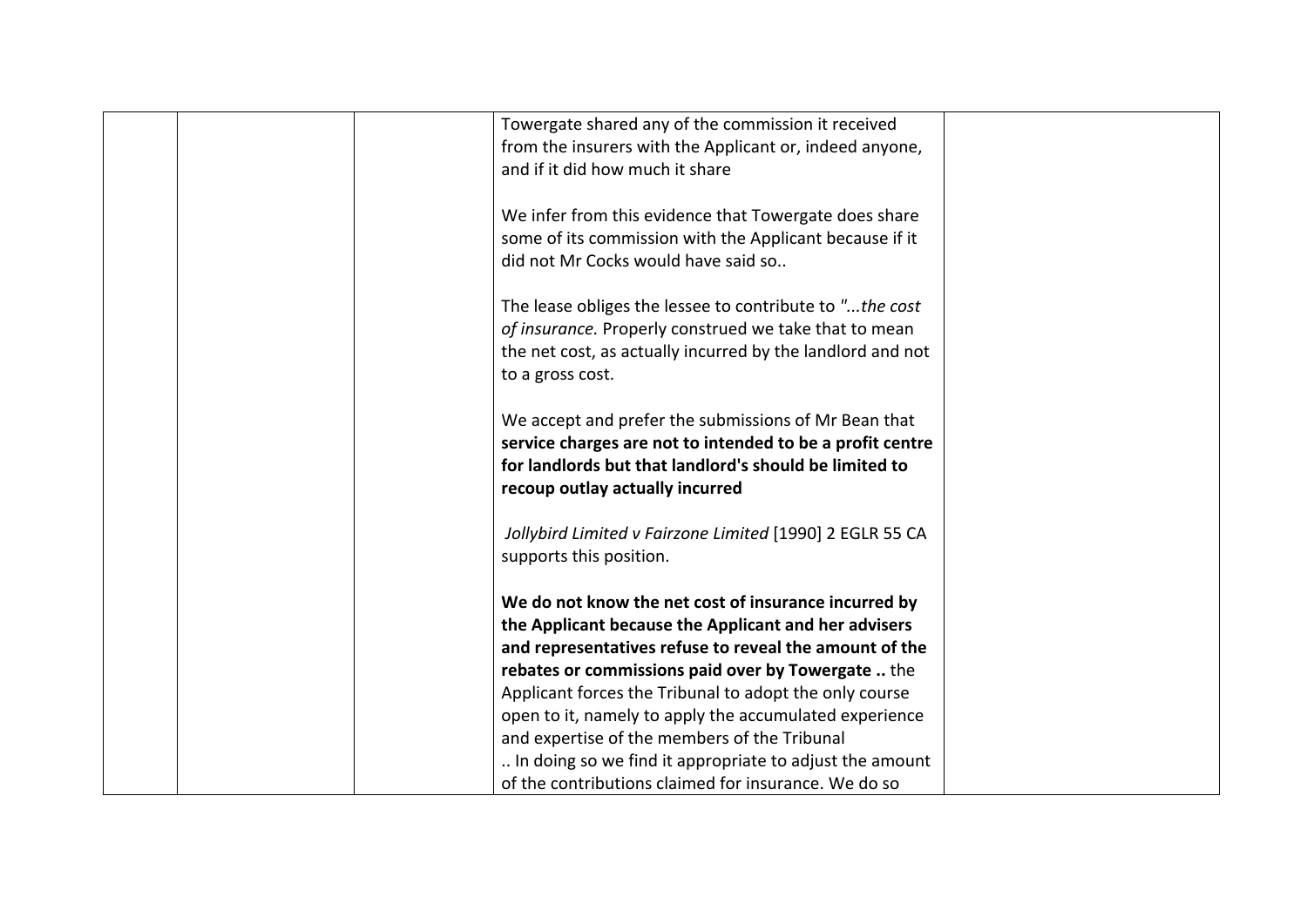|                                                                                        |                                                                                                         |                                                                              | both to strip out the Emergency Assistance Cover<br>element and to allow for commission received. We<br>adjust the sums claimed by 25 per cent.                                                                                                                                                                                                                                                                                                                                   |                                                                                             |
|----------------------------------------------------------------------------------------|---------------------------------------------------------------------------------------------------------|------------------------------------------------------------------------------|-----------------------------------------------------------------------------------------------------------------------------------------------------------------------------------------------------------------------------------------------------------------------------------------------------------------------------------------------------------------------------------------------------------------------------------------------------------------------------------|---------------------------------------------------------------------------------------------|
| 4261                                                                                   | <b>Trust Prop Mgmt</b><br>Management<br>Properties<br><b>David Glass</b><br>Temple                      | Survey                                                                       | 50% of cost for survey only as no access to rear gained                                                                                                                                                                                                                                                                                                                                                                                                                           | http://www.lease-<br>advice.org/decisions/other/pdf/4<br>261.pdf                            |
| 4261                                                                                   |                                                                                                         | Access                                                                       | Desktop exercise of fire risk, not auctioned, 50% of mgmt<br>fee due only                                                                                                                                                                                                                                                                                                                                                                                                         |                                                                                             |
| 4631                                                                                   |                                                                                                         |                                                                              | "bad performance"                                                                                                                                                                                                                                                                                                                                                                                                                                                                 |                                                                                             |
| 4665                                                                                   |                                                                                                         |                                                                              | 10% reduction, no inspections, 2 asbestos reports (no<br>need for second report)                                                                                                                                                                                                                                                                                                                                                                                                  |                                                                                             |
| 5337-<br>Riversd<br>ale<br>Road -<br>LON/0<br>0AU/LS<br>C/2009<br>/0759<br>and<br>0826 | Applicant<br>(Raleigh<br>Close Investements)<br>rep by Mires, Trust<br>PM Towergate - Jun<br>/ Jul 2010 | Asbestos,<br>survey,<br>insurance<br>commissions<br>and<br>management<br>fee | <b>Insurance Commission</b><br>Mr Mires informed the Tribunal that the Applicant<br>insured its entire property portfolio of 7500 properties<br>through Towergate (Insurance Brokers).<br>In Directions the Tribunal had ordered that the<br>Landlord use its best endeavours to send to the tenants a<br>statement of all commissions received in respect of<br>insurance by the landlord or associated companies or<br>persons.<br>Mr Mires in addition relied upon the case of | http://www.lease-<br>advice.org/decisions/other/pdf/5<br>337 Dir/5337 Page1.htm#77987<br>85 |
|                                                                                        |                                                                                                         |                                                                              | Berrycroft Management Co-v- Sinclair Garden<br>Investments(1997) 29 HLR - differences in policy                                                                                                                                                                                                                                                                                                                                                                                   |                                                                                             |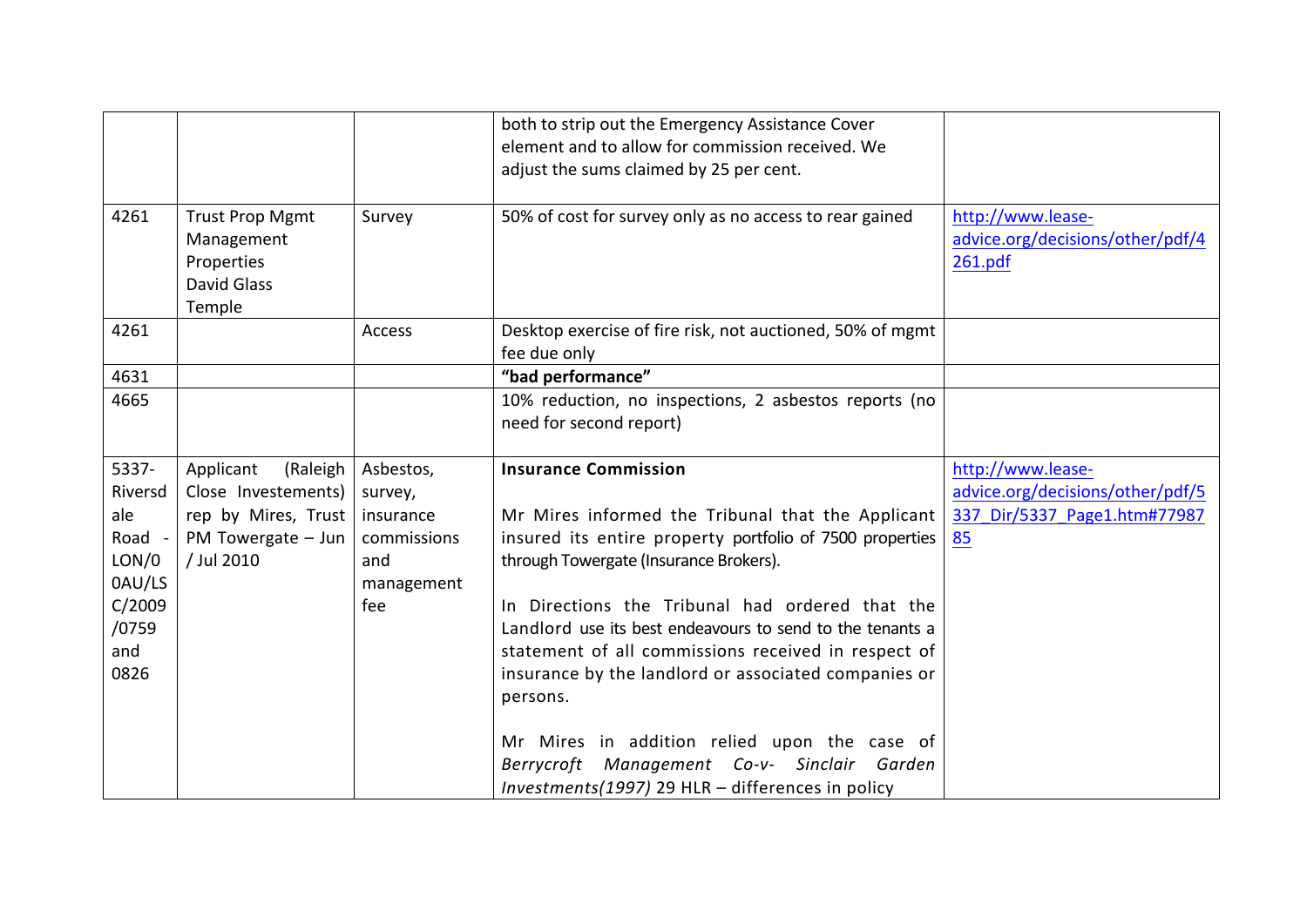|  | The brokers stated in their letter-: " I can confirm<br>that we earn 25% commission from the current<br>insurers Axa; we are entitled to earn commission for<br>arranging/administering the policy. If we choose to pay<br>away a proportion of our earnings to a third party<br>such as a freeholder or Property Managing Agent it<br>is a matter between those parties involved."<br>Mr Mires did not provide information on whether or not<br>commission was paid to the Applicant or managing<br>agents and if so, the percentage.                                                                                          |  |
|--|---------------------------------------------------------------------------------------------------------------------------------------------------------------------------------------------------------------------------------------------------------------------------------------------------------------------------------------------------------------------------------------------------------------------------------------------------------------------------------------------------------------------------------------------------------------------------------------------------------------------------------|--|
|  | The Tribunal does not accept that the cost of the<br>insurance inclusive of the commission is<br>reasonable, and has determined that, in the<br>absence of justification of the considerable<br>commission and the failure to provide the<br>evidence requested as part of the directions, that<br>the part of the insurance which relates to<br>commission should be reduced. The Tribunal is<br>not satisfied on a balance of probabilities that the<br>cost of the insurance is reasonable. The Tribunal<br>has determined that the insurance premium cost<br>should be reduced by 10% for each of the years in<br>question. |  |
|  | <b>Survey</b>                                                                                                                                                                                                                                                                                                                                                                                                                                                                                                                                                                                                                   |  |
|  | The Tribunal was also concerned about the lack of                                                                                                                                                                                                                                                                                                                                                                                                                                                                                                                                                                               |  |
|  | clarity in the relationship between Trust Property                                                                                                                                                                                                                                                                                                                                                                                                                                                                                                                                                                              |  |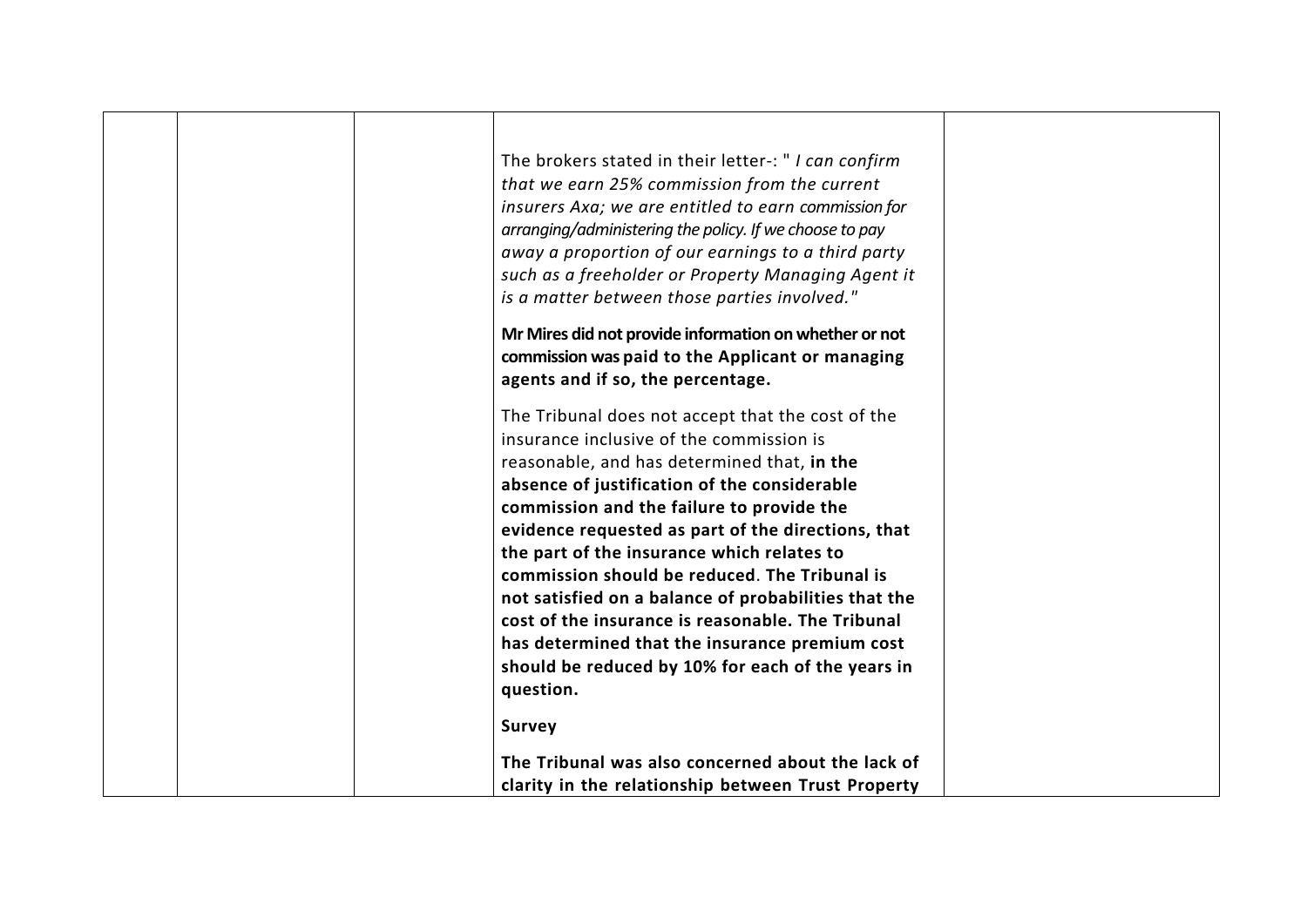| Management and Benjamin Mires Chartered<br>Surveyors. The Tribunal noted that although the<br>managing agents stated that annual visits were<br>carried out, these were, according to the<br>evidence, delegated to Benjamin Mires Chartered<br>Surveyors. This meant that rather than the<br>managing agents being aware of maintenance<br>issues and then commissioning a more detailed<br>report, the "awareness" was coming from the<br>surveyor who was instructed to prepare the<br>report. This is not right.       |  |
|----------------------------------------------------------------------------------------------------------------------------------------------------------------------------------------------------------------------------------------------------------------------------------------------------------------------------------------------------------------------------------------------------------------------------------------------------------------------------------------------------------------------------|--|
| <b>Asbestos</b><br>The Survey stated that a visual inspection had been<br>carried out and the level of identification of asbestos<br>material was recorded as "presumed". There was a<br>further recommendation that a follow up survey be<br>carried out.                                                                                                                                                                                                                                                                 |  |
| The Tribunal noted that the Asbestos report came<br>to no firm conclusions about whether or not<br>asbestos was present and that the report noted at<br>page 394 of the bundle "presumed asbestos". We<br>consider that this is wholly unacceptable as a<br>conclusion in a report which was specifically<br>commissioned to deal with the issue of whether asbestos is<br>present in the premises. We noted that the<br>inspection carried out was a remote visual<br>inspection of the roof and did not involve going up |  |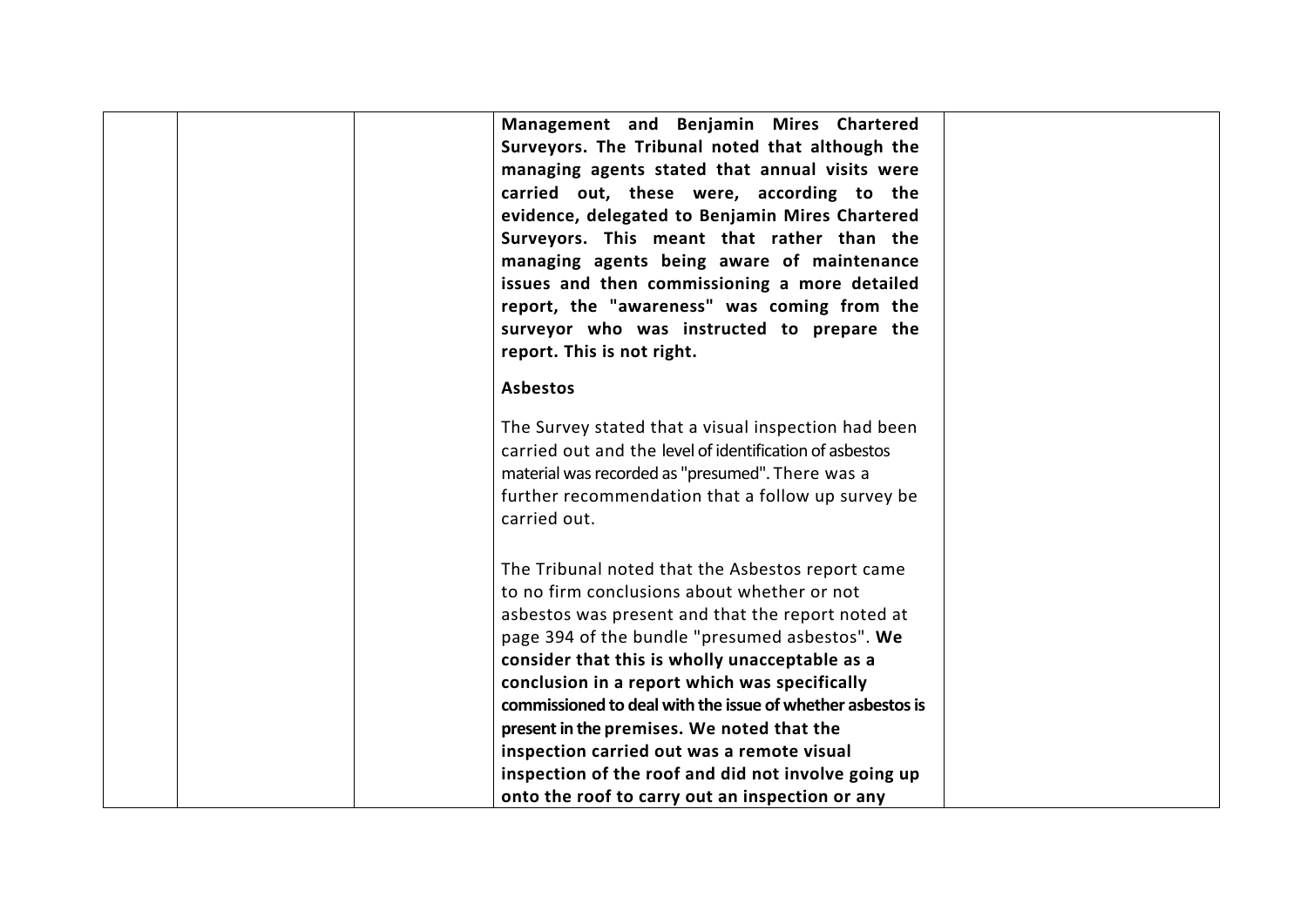|                                      |                                                    |                                                     | sampling. We find that the report commissioned<br>was wholly inadequate.<br><b>Management Fee:</b><br>The Tribunal finds that no more than £75.00<br>including VAT per property is reasonable and<br>payable for all of the years in question.                                                                                                                                                                                                                                                                            |                                                                                                    |
|--------------------------------------|----------------------------------------------------|-----------------------------------------------------|---------------------------------------------------------------------------------------------------------------------------------------------------------------------------------------------------------------------------------------------------------------------------------------------------------------------------------------------------------------------------------------------------------------------------------------------------------------------------------------------------------------------------|----------------------------------------------------------------------------------------------------|
| 5909-<br>176<br>Casewi<br>ck<br>Road | Trust<br>P<br>M<br>(Rep<br>Defendent)              | Asbestos<br>Survey                                  | Not reasonable, 50% of charge, quick visual visit                                                                                                                                                                                                                                                                                                                                                                                                                                                                         | http://www.lease-<br>advice.org/decisions/other/pdf/5<br>909 dir/5909 page1.htm                    |
| $1761 -$                             | Mire & Nesbitt -<br>August 2005                    | Professional<br>Charges                             | 17. The Tribunal considered that the costs charged by<br>Nesbitt and Mire are excessive here has been a<br>considerable amount of duplication of the preparatory<br>work with both Mr Mire and Mr Ladani charging for the<br>same work The total to be disallowed in respect of Mr<br>Mire's fees is £1900"                                                                                                                                                                                                               | http://www.lease-<br>advice.org/decisions/8587pdf/10<br>01-2000/1761.pdf<br>LON/00AQ/LSC/2005/0073 |
| 4341 -                               | Mire<br>representing<br>Applicant - 8 June<br>2009 | Objection<br>to<br>appointment of<br>managing agent | 6. Mr Mire on behalf of the Applicant produced copies of<br>two LVT decisions shortly before the hearing and<br>confirmed that he wished to rely on them at the hearing.<br>The Respondents objected. The Tribunal considered<br>whether or not this late evidence should be admissible"<br>"Mr Mire was unable to offer a satisfactory reason as to<br>why this evidence had been produced so late"  In<br>considering the matter, the Tribunal had to balance a<br>number of factors, including the inconvenience of an | http://www.lease-<br>advice.org/decisions/8587pdf/40<br>01-5000/4341.pdf<br>LON/00AG/LSC/2009/0116 |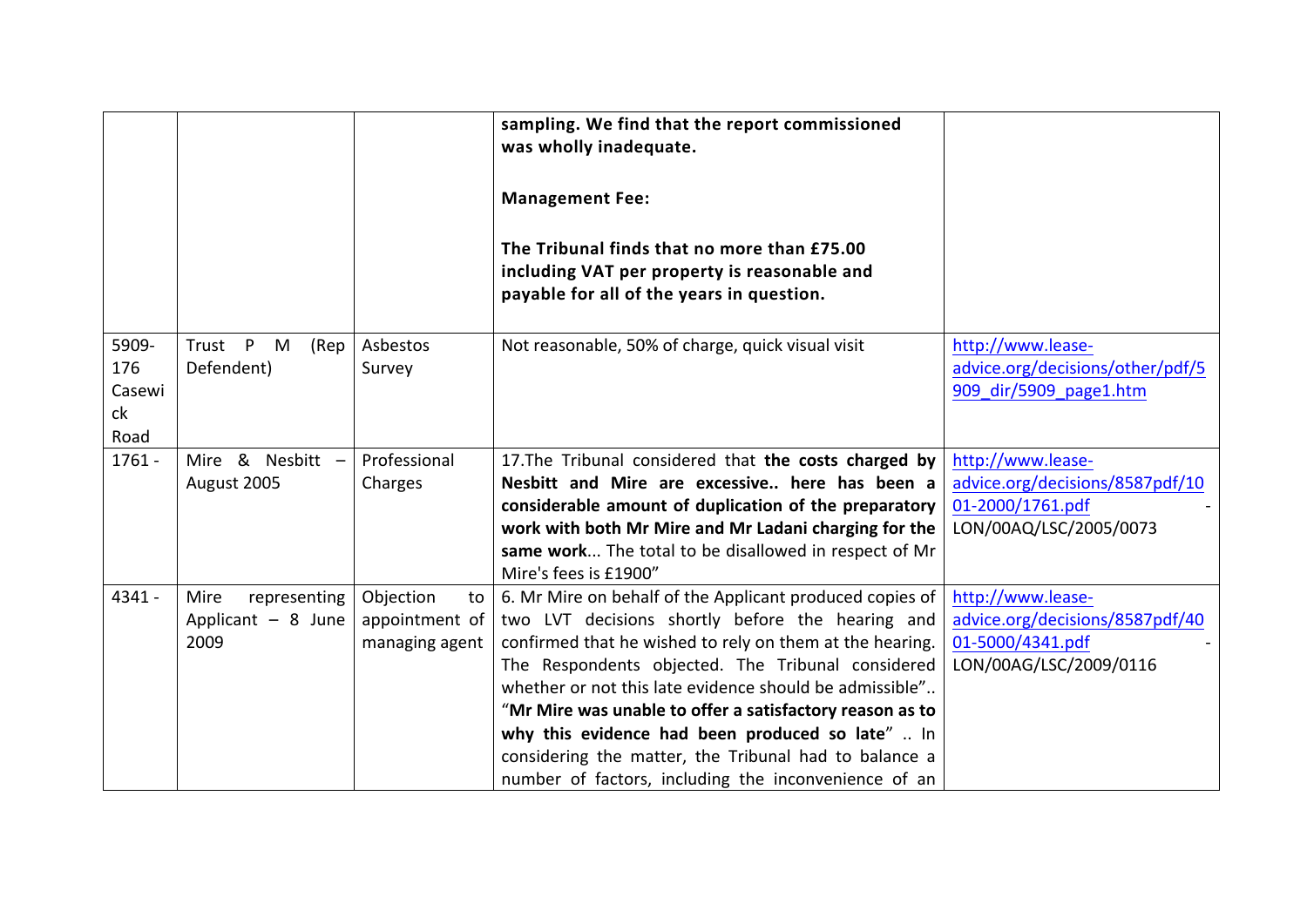|  | adjournment to the Respondents who had come to the         |  |
|--|------------------------------------------------------------|--|
|  | hearing expecting that it would proceed, the cost to the   |  |
|  | public of adjourning, and Mr Mire's inability to provide a |  |
|  | satisfactory reason for producing this evidence at the     |  |
|  | last moment despite the fact that the Directions           |  |
|  | contain a warning (in bold letters) that 'failure to       |  |
|  | provide evidence as directed may result in the Tribunal    |  |
|  | deciding to debar the defaulter from relying on such       |  |
|  | evidence at the full hearing". On balance, it was the      |  |
|  | view of the Tribunal that the evidence should be           |  |
|  | excluded. Mr Mire asked for it to be specifically noted    |  |
|  | that he objected to the exclusion of this evidence.        |  |
|  |                                                            |  |
|  | 17. In relation to the decision to appoint the managing    |  |
|  | agents, Mr Mire conceded that $-$ technically $-$ the      |  |
|  | Section 20 consultation procedures had not been            |  |
|  | carried out in full, but he felt that the more informal    |  |
|  | process that the Applicant                                 |  |
|  | did go through was sufficient in the circumstances and     |  |
|  | was arguably actually better than following the formal     |  |
|  | process.                                                   |  |
|  |                                                            |  |
|  | (Mire) accepts that they were not strictly complied with   |  |
|  | in a technical sense. Against that background and having   |  |
|  | also heard the evidence of Mrs Young and Mr Leaman,        |  |
|  | the Tribunal is of the view that if the consultation       |  |
|  | requirements apply they have not been sufficiently         |  |
|  | complied with.<br>The formal procedures are there          |  |
|  | for a reason and the presumption is that they must be      |  |
|  | fully complied with. If the landlord can demonstrate to    |  |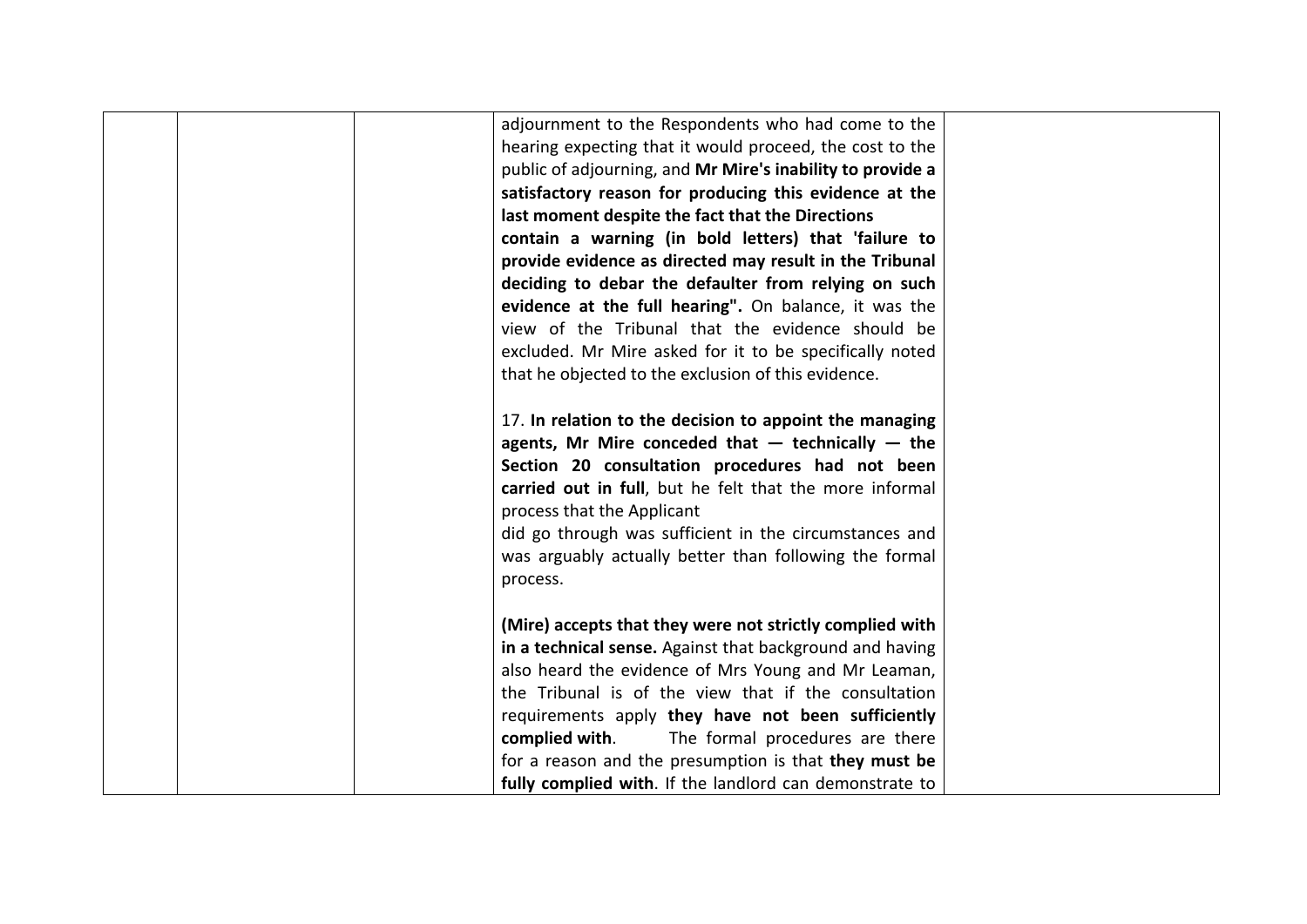|      |                  |                  | the Tribunal's satisfaction that a breach was trivial and  |                                 |
|------|------------------|------------------|------------------------------------------------------------|---------------------------------|
|      |                  |                  | did not prejudice the tenants at all then this might be a  |                                 |
|      |                  |                  | basis for accepting that the procedures had been           |                                 |
|      |                  |                  | adequately complied with, but this is not the case here    |                                 |
|      |                  |                  | given the degree to which the procedure was not            |                                 |
|      |                  |                  | followed and the plausible (although not conclusive)       |                                 |
|      |                  |                  | arguments brought by Mrs Young and Mr Leaman.              |                                 |
| 4382 |                  | unreasonablene   | On the question of management fees, the Applicants'        | http://www.lease-               |
|      | TPM representing | of service<br>SS | case was that they were left to do much of the chasing     | advice.org/decisions/8587pdf/40 |
|      | Respondent       | charges          | to deal with matters lack of response that they got        | 01-5000/4382.pdf                |
|      |                  |                  | from the managing agents and their failures to deal        | CAM/OOMD/LSC/2009/0030          |
|      |                  |                  | with the complaints, for example relating to the           |                                 |
|      |                  |                  | electricity and the gardening.  Although the charge did    |                                 |
|      |                  |                  | not on the face of it appear excessive, the service they   |                                 |
|      |                  |                  | received did not justify the fee.  He (the applicant)      |                                 |
|      |                  |                  | tried wherever possible to meet with the Respondent        |                                 |
|      |                  |                  | and that the application to Tribunal was a last resort. He |                                 |
|      |                  |                  | though that the manner in which, for example, the          |                                 |
|      |                  |                  | refund from the electricity had been obtained was          |                                 |
|      |                  |                  | typical of the Trust's response to these matters in that   |                                 |
|      |                  |                  | everything was left so late in the day.  LVT find  We      |                                 |
|      |                  |                  | were concerned with the service provided by the            |                                 |
|      |                  |                  | managing agents in this case and feel it appropriate to    |                                 |
|      |                  |                  | reflect that in our decision as to the appropriate         |                                 |
|      |                  |                  | management fee Insofar as the HR Surveyor's                |                                 |
|      |                  |                  | and it is therefore disallowed The accountancy fee         |                                 |
|      |                  |                  | claimed by Mr Mire's firm on the 26 th November 2008       |                                 |
|      |                  |                  | seems                                                      |                                 |
|      |                  |                  | to us to be unreasonable.  It seems to us that whilst the  |                                 |
|      |                  |                  | Lease may well enable Trust Property Management to         |                                 |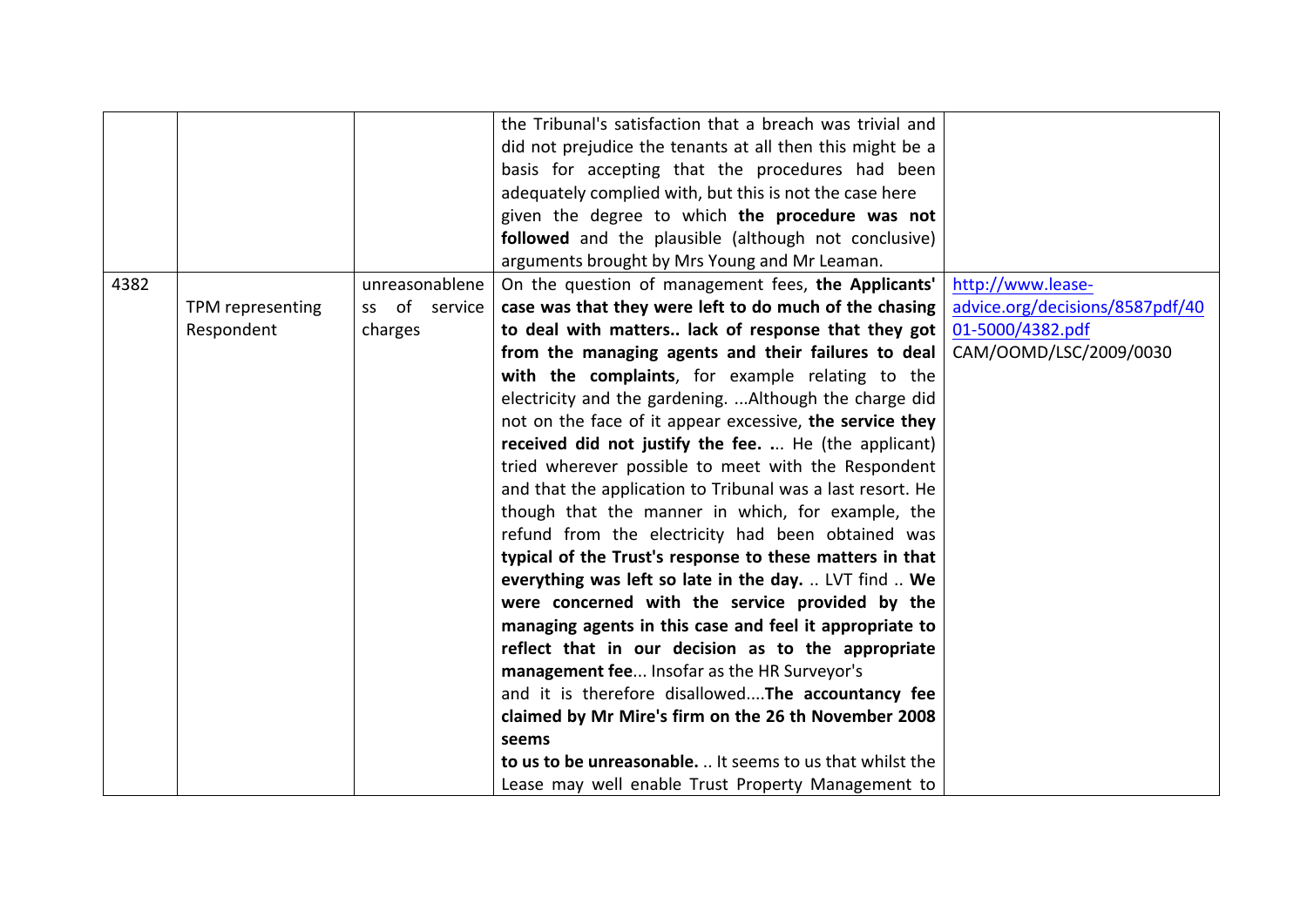|      |                     |                    | recover their fees of the attendance before the Tribunal, |                                 |
|------|---------------------|--------------------|-----------------------------------------------------------|---------------------------------|
|      |                     |                    | the question we need to decide whether it is just in the  |                                 |
|      |                     |                    | circumstances to stop that from happening we find it      |                                 |
|      |                     |                    | is just to make an Order under Section 20C prohibiting    |                                 |
|      |                     |                    | the Respondent from recovering the costs of the matter    |                                 |
|      |                     |                    | before the Tribunal through the service charges.          |                                 |
| 301  | Mire rep respondent | <b>RTM Charges</b> | the tribunal considers it is proper to limit the costs    | http://www.lease-               |
|      |                     |                    | recoverable  The preparation of the counter notices       | advice.org/decisions/other/rtmp |
|      |                     |                    | themselves would have taken relatively little time  .     | df/301.pdf                      |
|      |                     |                    | Contractor notices should have been sent on or as soon    | LON/0013JILCP/2012/011          |
|      |                     |                    | as reasonably practicable after the determination date    |                                 |
|      |                     |                    | (7 September 2011) by virtue of section 92(2) of the Act. |                                 |
|      |                     |                    | Though Mr Mire refers to the contracts being "shrouded    |                                 |
|      |                     |                    | in history given their long standing nature" he has not   |                                 |
|      |                     |                    | provided sufficient reason for the late preparation of    |                                 |
|      |                     |                    | these notices, one of which was apparently to Trust       |                                 |
|      |                     |                    | Property Management itself. In the circumstances the      |                                 |
|      |                     |                    | tribunal disallows the additional cost of their           |                                 |
|      |                     |                    | preparation.                                              |                                 |
| 3967 | 2008<br>Oct         | Disputed           | The invoice dated 29th September 2006 is a demand for     | http://www.lease-               |
|      | Respondent          | Surveyor's Fees    | payment for the work carried out by BMCS, but invoice is  | advice.org/decisions/8587pdf/30 |
|      | represented by Mire | $BMCS - B$         | calculated by reference to an apparently non-existent     | 01-4000/3967.pdf                |
|      |                     | Mire Chartered     | tender for the work, which was higher than the lowest     | LON/00BD/LSC/2008/0004          |
|      |                     | Surveyors          | tender                                                    |                                 |
|      |                     |                    | received. As such, the invoice should not have been       |                                 |
|      |                     |                    | authorised for payment by  TPM.  The Tribunal             |                                 |
|      |                     |                    | considered that this calculation resulted in fees, which  |                                 |
|      |                     |                    | were too high for the work carried out by BMCS, bearing   |                                 |
|      |                     |                    | in mind the stage at which the work was completed,        |                                 |
|      |                     |                    | which did not entail the commencement of or any           |                                 |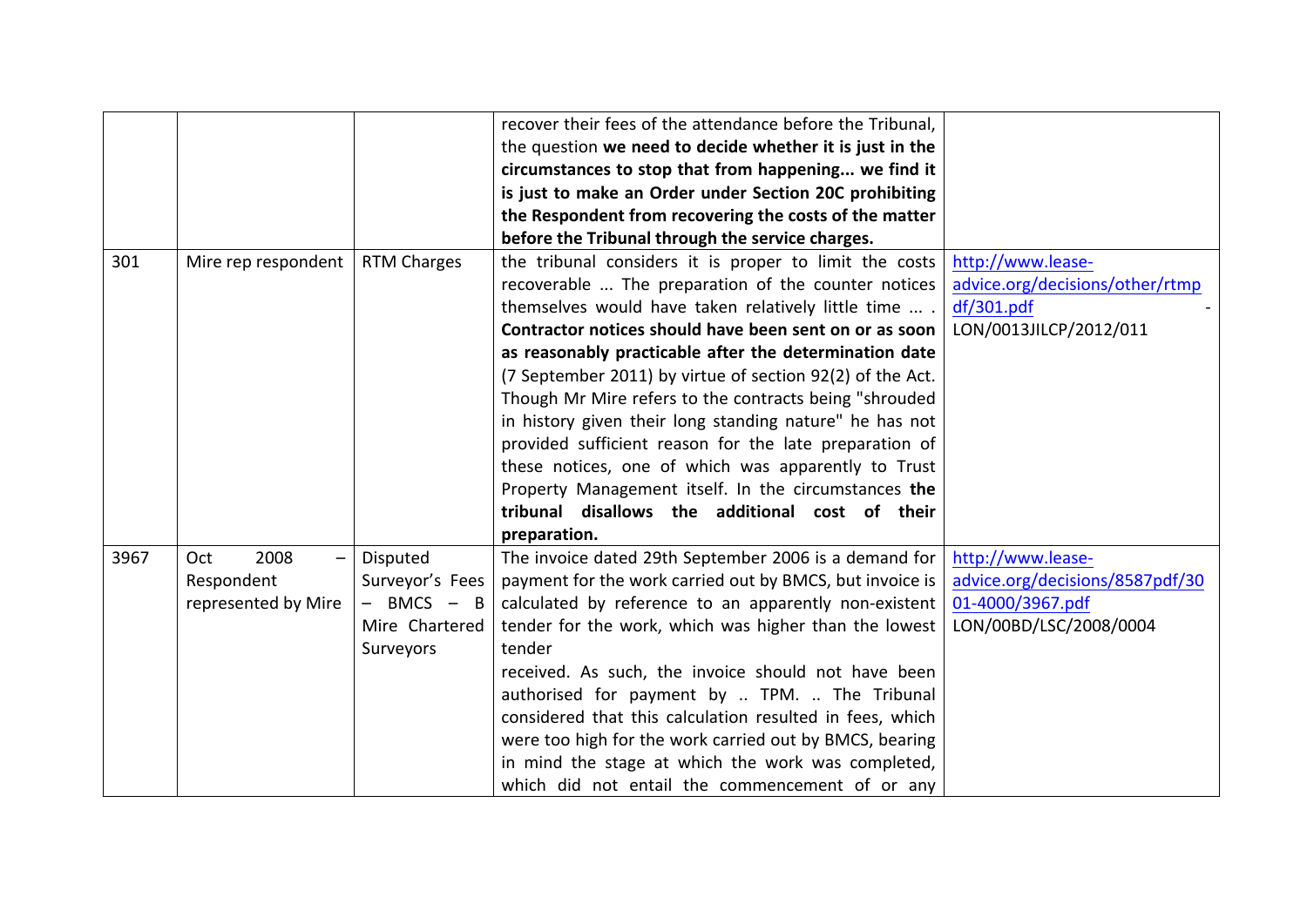|      |                       |               | supervision of works. The Tribunal did not consider that   |                                 |
|------|-----------------------|---------------|------------------------------------------------------------|---------------------------------|
|      |                       |               |                                                            |                                 |
|      |                       |               | it was appropriate to base charges on the long-defunct     |                                 |
|      |                       |               | and largely historic RICS Scales for Building              |                                 |
|      |                       |               | Sonreyirrg-Services The first acknowledgement that         |                                 |
|      |                       |               | the figures in the BMCS invoice were incorrect came        |                                 |
|      |                       |               | with the statement of case prepared by Mr Miresome         |                                 |
|      |                       |               | 22 months after the date of the original invoice. This     |                                 |
|      |                       |               | was despite queries dating from 21st December 2006.        |                                 |
|      |                       |               | The Tribunal was surprised to note that the Respondent     |                                 |
|      |                       |               | did not appear to have made any attempt to negotiate       |                                 |
|      |                       |               | a compromise of this dispute. In the light of this and of  |                                 |
|      |                       |               | its Decision, the Tribunal orders that the Respondent      |                                 |
|      |                       |               | should reimburse the Applicant for the £500 fees paid      |                                 |
|      |                       |               | to the Tribunal.                                           |                                 |
| 4838 | Mire<br>representing  | Final         | the Interim Decision & Further Directions had given        | http://www.lease-               |
|      | the applicant $-$ Feb | Determination | notice that the Tribunal was minded to dismiss the         | advice.org/decisions/8587pdf/40 |
|      | 2010                  |               | Application for being an abuse of process on grounds       | 01-5000/4838.pdf-               |
|      |                       |               | indicated (see para.s. 15 and 16 thereof). As directed, Mr | LON/00AC/LSC/2009/0252          |
|      |                       |               | Mire duly made submissions (dated 21 December 2009)        |                                 |
|      |                       |               | as to why the Tribunal should not                          |                                 |
|      |                       |               | dismiss the Application  the Tribunal observes that the    |                                 |
|      |                       |               |                                                            |                                 |
|      |                       |               | reference to "the standard practice" is not supported by   |                                 |
|      |                       |               | anything to be found in the RICS Service Charge            |                                 |
|      |                       |               | Residential Management Code of Practice (2 nd ed). On      |                                 |
|      |                       |               | the contrary, arbitration or mediation by agreement        |                                 |
|      |                       |               | rather than litigation is recommended for dispute          |                                 |
|      |                       |               | resolution (para.3.26). C  Consideration of an             |                                 |
|      |                       |               | application to a LVT is only advised in limited            |                                 |
|      |                       |               | circumstances Here the practice adopted of                 |                                 |
|      |                       |               | making precautionary applications in respect of service    |                                 |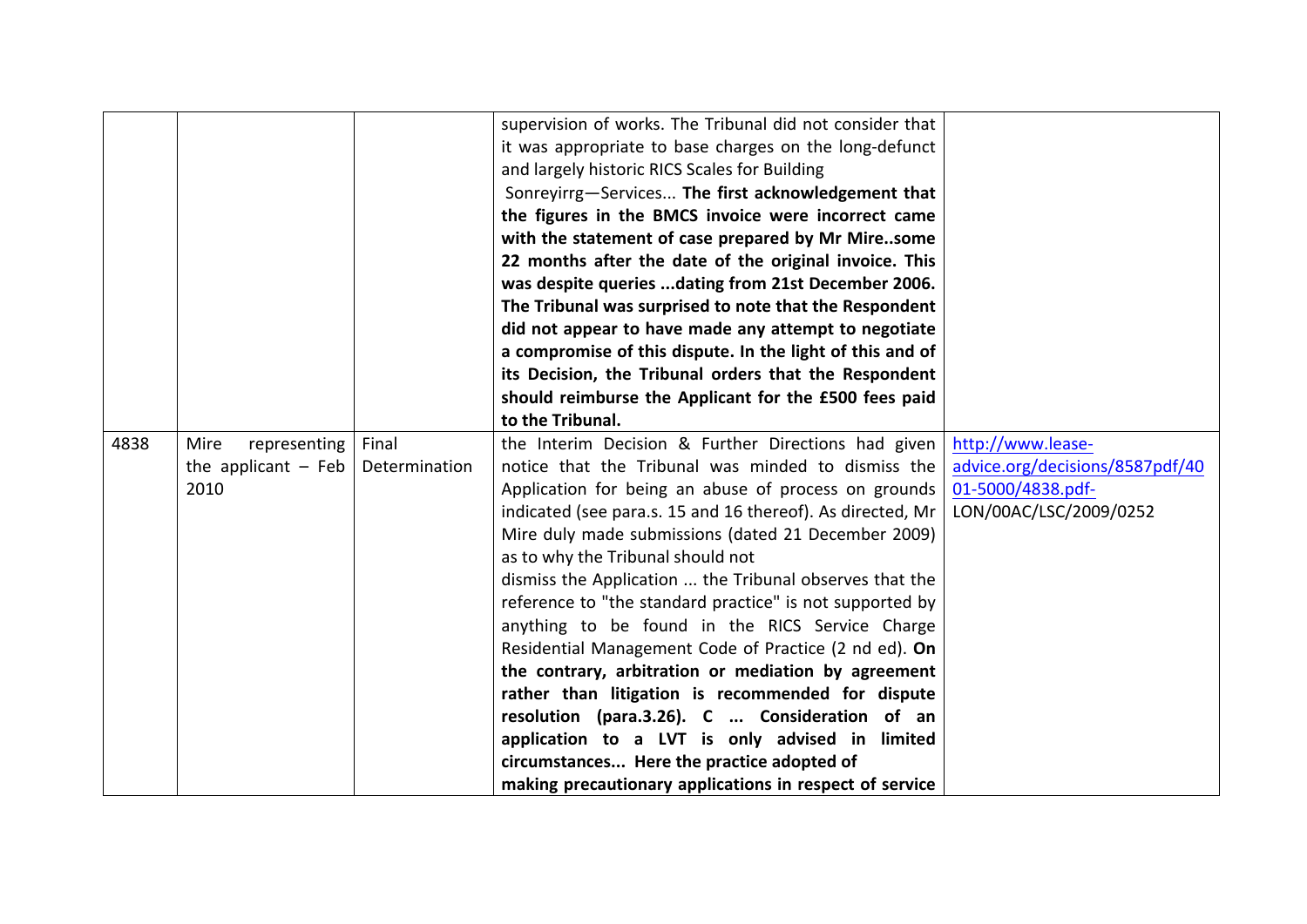|      |                      |                  | charges before any significant disputes have arisen is      |                                 |
|------|----------------------|------------------|-------------------------------------------------------------|---------------------------------|
|      |                      |                  | not considered by the Tribunal to be fair or reasonable     |                                 |
|      |                      |                  | as between landlord and tenants in the circumstances        |                                 |
|      |                      |                  | of this case.                                               |                                 |
|      |                      |                  | 20. Accordingly, in the exercise of its discretion under    |                                 |
|      |                      |                  | s.20C of the 1985 Act, the Tribunal orders that the costs   |                                 |
|      |                      |                  | incurred by the Applicant in connection with the            |                                 |
|      |                      |                  | present proceedings are not to be regarded as relevant      |                                 |
|      |                      |                  | costs to be mediation by agreement rather than              |                                 |
|      |                      |                  | litigation is recommended for dispute                       |                                 |
|      |                      |                  | resolution (para.3.26).                                     |                                 |
| 2825 | Mire rep. Applicant  | reasonableness   | the Tribunal finds that the cost of the damp                | http://www.lease-               |
|      | landlord - Nov 2006  |                  | proofing works would not be reasonable unless and until     | advice.org/decisions/8587pdf/20 |
|      |                      |                  | further investigations have been carried out to establish   | 01-3000/2825.pdf                |
|      |                      |                  | the cause of dampness during his (Mire's) involvement       | LON/00AC/LSC/2006/0241          |
|      |                      |                  | with the property, the service charges have been            |                                 |
|      |                      |                  | apportioned on the basis of one-tenth and one-              |                                 |
|      |                      |                  | seventeenth rather than strictly                            |                                 |
|      |                      |                  | in accordance with the lease.                               |                                 |
| 4784 | representing<br>Mire | Reasonable<br>of | it was unreasonable of the respondents to commission a      | http://www.lease-               |
|      | Respondent - Oct     | report charges / | surveyor's report. It is hard to see how they could justify | advice.org/decisions/8587pdf/40 |
|      | 2009                 | S20 award        | this as necessary for their management of the premises      | 01-5000/4784.pdf                |
|      |                      |                  | when they plainly knew that the applicants had              |                                 |
|      |                      |                  | expressed their dissatisfaction with the costs and the      | LON/00AP/LSC/2009/0536          |
|      |                      |                  | quality of the management and later that they wished        |                                 |
|      |                      |                  | to purchase the freehold Mr Mire told us that he and        |                                 |
|      |                      |                  | Mr Benouaic had between them spent some 30 hours in         |                                 |
|      |                      |                  | preparing the hearing. He put their costs at a total of     |                                 |
|      |                      |                  | £3,974.79 We were also surprised at the size of the         |                                 |
|      |                      |                  | respondent's charges which exceed the total of the          |                                 |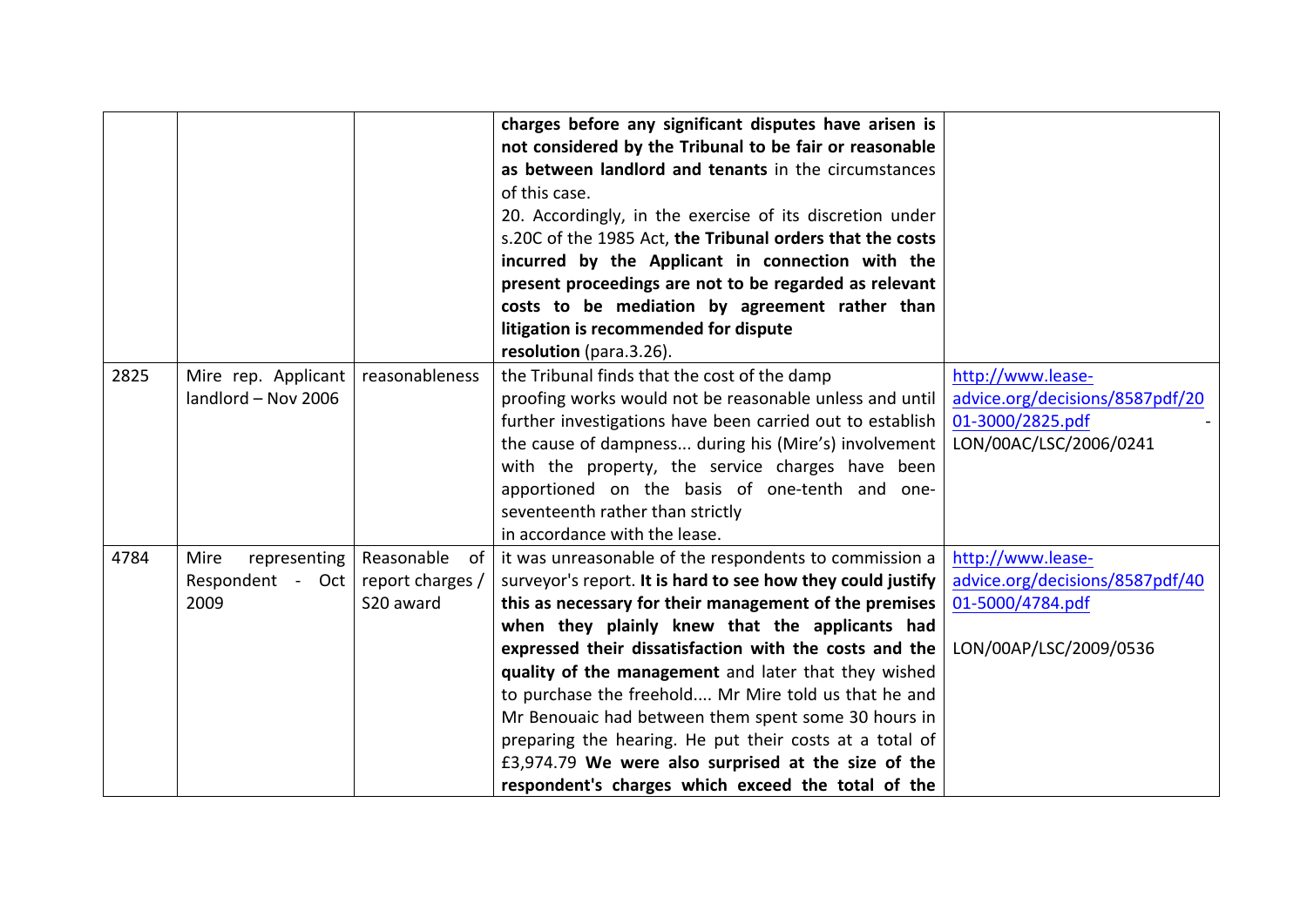|      |                                                                         |                                           | disputed service charges. The respondents failed to<br>explain convincingly why it was necessary to appoint<br>two representatives for the hearing. We consider the<br>respondent's management costs claimed for these<br>applications are wholly disproportionate Any costs<br>incurred by the respondents in dealing with these<br>applications are not recoverable as service charges.                                                                                                                                                                                                                                                                                                                                                                                                                                                                                                                                                                                                                                                            |                                                                                                    |
|------|-------------------------------------------------------------------------|-------------------------------------------|------------------------------------------------------------------------------------------------------------------------------------------------------------------------------------------------------------------------------------------------------------------------------------------------------------------------------------------------------------------------------------------------------------------------------------------------------------------------------------------------------------------------------------------------------------------------------------------------------------------------------------------------------------------------------------------------------------------------------------------------------------------------------------------------------------------------------------------------------------------------------------------------------------------------------------------------------------------------------------------------------------------------------------------------------|----------------------------------------------------------------------------------------------------|
| 5970 | May $2011 -$<br>Mire<br>the<br>representing<br>respondent - May<br>2011 | Reasonableness<br>of<br>charges<br>levied | We are concerned that the management of this flat<br>seems to pay little regard to the respective obligations<br>of the lessor and lessee as set out in the lease We do<br>not accept that the serving of a Notice of Intention under<br>the $S.20$<br>procedure was sufficient to deprive the lessees of their<br>right to carry out the modest repairs referred to in the<br>2007 survey. We are also concerned that the<br>recommendations made in the survey as to the most<br>economical manner of carrying out the repairs has not<br>been followed and that a wholly disproportionate<br>procedure has been commenced. We therefore disallow<br>the fees of Benjamin Mire Chartered Surveyors in the<br>sum of £1,763.76 the respondent has acted in a<br>somewhat cavalier fashion with regard to the rights of<br>the applicant and that his only means of obtaining<br>redress has been through this application. We therefore<br>make an order that the costs of these proceedings are<br>not to be placed on the service charge account. | http://www.lease-<br>advice.org/decisions/8587pdf/50<br>01-6000/5970.pdf<br>LON/00AH/LSC/2011/0072 |
| 8350 | Mire<br>representing                                                    | Reasonableness                            | the landlord has not demonstrated that all of the charges                                                                                                                                                                                                                                                                                                                                                                                                                                                                                                                                                                                                                                                                                                                                                                                                                                                                                                                                                                                            | CHI/19UC/LSC/2012/0063                                                                             |
|      | respondent - Oct<br>2012                                                | of<br>service<br>charges                  | in question were reasonably incurred, and so those<br>charges identified as not being reasonably incurred are                                                                                                                                                                                                                                                                                                                                                                                                                                                                                                                                                                                                                                                                                                                                                                                                                                                                                                                                        | http://www.lease-<br>advice.org/decisions/8587pdf/80                                               |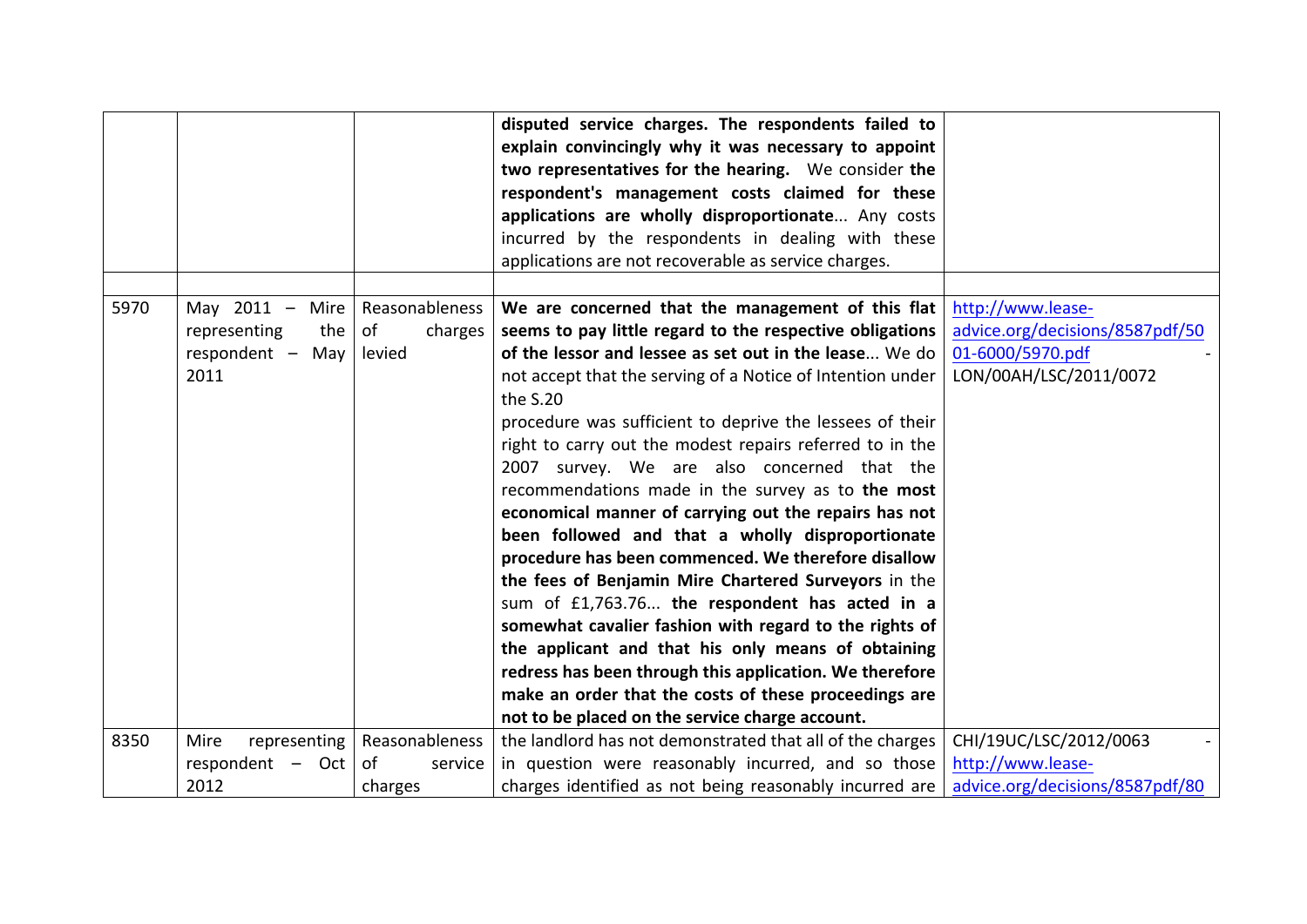|      |                      |                | not payable The Tribunal was disappointed to note<br>that although the | 01-9000/8350.pdf                |
|------|----------------------|----------------|------------------------------------------------------------------------|---------------------------------|
|      |                      |                | Respondent was aware of the date of construction, this                 |                                 |
|      |                      |                | was never passed on to the surveyor The Tribunal was                   |                                 |
|      |                      |                | disappointed to note that the fire safety audit was                    |                                 |
|      |                      |                |                                                                        |                                 |
|      |                      |                | conducted so long after one had been legally required                  |                                 |
|      |                      |                | We also record breaches of the landlord's covenants for                |                                 |
|      |                      |                | decoration. The Respondent appears wrongly to have                     |                                 |
|      |                      |                | assumed that the covenants were a matter of choice                     |                                 |
|      |                      |                | rather than obligation The Tribunal also was                           |                                 |
|      |                      |                | concerned by Mr Mire's admission that Trust did not                    |                                 |
|      |                      |                | maintain satisfactory records until 2011, such that he                 |                                 |
|      |                      |                | was unable to give the Tribunal any meaningful                         |                                 |
|      |                      |                | assurance that the building had been the subject of                    |                                 |
|      |                      |                | regular management visits in accordance with the RICS                  |                                 |
|      |                      |                | <b>Service Charge</b>                                                  |                                 |
|      |                      |                | Residential Management Code evidence on the issue                      |                                 |
|      |                      |                | of visits pointed strongly towards an absence of visits,               |                                 |
|      |                      |                | with the Tribunal being satisfied only as to two visits                |                                 |
|      |                      |                | during a six-year period.  poor level of service provided              |                                 |
|      |                      |                | here                                                                   |                                 |
| 4674 | representing<br>Mire | Reasonableness | With regard to the tender prices the Tribunal finds                    | http://www.lease-               |
|      | applicant (Lakeside) | of<br>service  | these somewhat suspect Mr Mires' fee of 12% of the                     | advice.org/decisions/8587pdf/40 |
|      | $-$ Sep 2009         | charges        | overall cost appears to the Tribunal to be excessive in                | 01-5000/4674.pdf                |
|      |                      |                | view of the fact that the former specification was used,               | LON/00BG/LSC/2009/0240          |
|      |                      |                | so that no new work was done on that, and nothing extra                |                                 |
|      |                      |                | had been undertaken With regard to management                          |                                 |
|      |                      |                | fees, the Tribunal considers that while the management                 |                                 |
|      |                      |                | charges are low, they are not low enough to reflect the                |                                 |
|      |                      |                | standard of management delivered With regard to                        |                                 |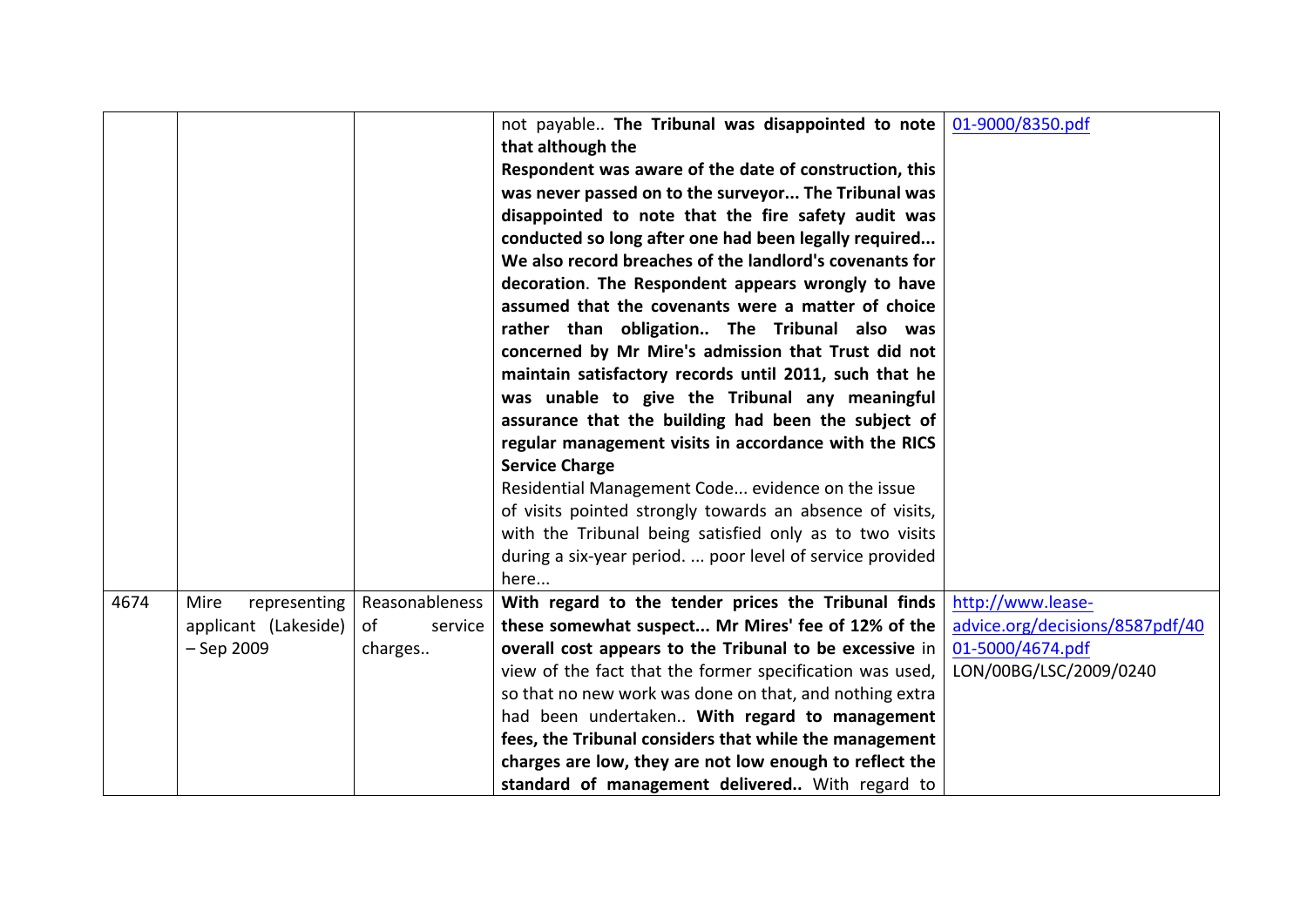|      |                                                                              |                | accountancy fees the Tribunal is concerned at the level<br>of fees charged the poor accounting has already been<br>reflected in a large reduction in accountants' and<br>management fees The Lessees asked for a s 20C order<br>in view of the reductions made, in particular in<br>management fees, the Tribunal considers that it would<br>be just and equitable to make such an order.                                                                                                                                                                                                                                                                                                                                    |                                                                                                    |
|------|------------------------------------------------------------------------------|----------------|------------------------------------------------------------------------------------------------------------------------------------------------------------------------------------------------------------------------------------------------------------------------------------------------------------------------------------------------------------------------------------------------------------------------------------------------------------------------------------------------------------------------------------------------------------------------------------------------------------------------------------------------------------------------------------------------------------------------------|----------------------------------------------------------------------------------------------------|
| 4680 | representing<br>Mire<br>applicant<br>$\overline{\phantom{0}}$<br>Nov<br>2009 | Charges levied | Given the experience of the Applicant and those<br>preparing the case, the Tribunal was somewhat<br>surprised that these charges were described as service<br>charges  These charges are administration charges<br>There is no provision in the lease allowing the charges<br>claimed not payable The report produced by<br>Benjamin Mire Associates given that it was<br>addressing a very specific issue  appeared to have<br>come at a considerable cost. The Tribunal noted that<br>the author of<br>the report appeared not to have any relevant<br>qualifications  The Tribunal was further concerned<br>that the report was complex and identified some issues<br>that may have been the freeholder's responsibility. | http://www.lease-<br>advice.org/decisions/8587pdf/40<br>01-5000/4680.pdf<br>LON/00AD/LSC/2009/0521 |
| 7291 | Mire<br>representing<br>respondent $-$ Oct of charges<br>2011                | Reasonableness | satisfied that there had been some shortcomings in<br>the management of the Property. The most obvious<br>example was the unacceptably late delivery of the<br>accounts for the year ending 31 March 2006 There<br>were also other shortcomings telephone calls to Trust<br>Property Management Limited had not been dealt with<br>or returned a<br>basic service had been provided that justified no more                                                                                                                                                                                                                                                                                                                   | http://www.lease-<br>advice.org/decisions/8587pdf/70<br>01-8000/7291.pdf                           |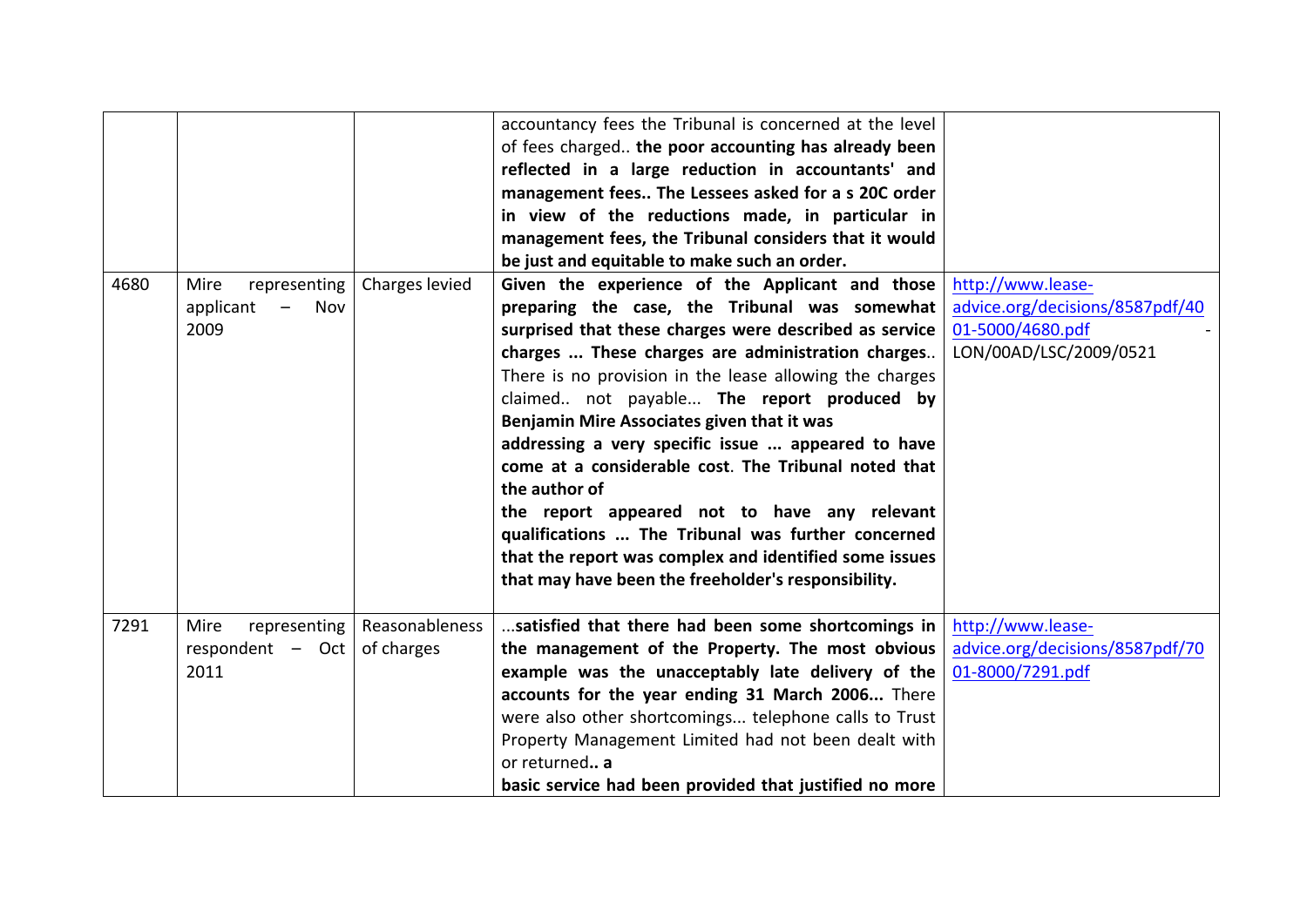|      |                      |                               | than the basic fee of £150 plus VAT per flat per year                                                            |                                 |
|------|----------------------|-------------------------------|------------------------------------------------------------------------------------------------------------------|---------------------------------|
|      |                      |                               | charged for the first two years.                                                                                 |                                 |
| 7128 | Mire<br>representing | Reasonableness                | Concerns were also expressed as to the standard of the                                                           | MAN/00BW/LSC/2011/0031          |
|      | respondent $-$ Sept  | of charges                    | management services being provided for the fees being                                                            | http://www.lease-               |
|      | 2011                 |                               | charged<br>absence<br>of detailed<br>breakdown<br>-of                                                            | advice.org/decisions/8587pdf/70 |
|      |                      |                               | invoices/knowledge of works/services performed and an                                                            | 01-8000/7128.pdf                |
|      |                      |                               | undue reliance on a 3rd party accreditation service                                                              |                                 |
| 5264 | representing<br>Mire | Reasonableness                | The Tribunal is satisfied that the service provided on                                                           | http://www.lease-               |
|      | respondent $-$ July  | of charges                    | behalf of the Respondent has fallen significantly short                                                          | advice.org/decisions/8587pdf/50 |
|      | 2010                 |                               | of what the Applicants could expect under their                                                                  | 01-6000/5264.pdf                |
|      |                      |                               | respective leases and the RICS Code of Management                                                                | LON/00BELIS/2010/0006           |
|      |                      |                               | Practice                                                                                                         |                                 |
|      |                      |                               |                                                                                                                  |                                 |
|      |                      |                               | There is no doubt that the service provided to the                                                               |                                 |
|      |                      |                               | Applicants on behalf of the Respondents has been                                                                 |                                 |
|      |                      |                               | minimal at best and, as already mentioned, well short                                                            |                                 |
|      |                      |                               | of what they could expect at worst.                                                                              |                                 |
|      |                      |                               |                                                                                                                  |                                 |
|      |                      |                               | The Tribunal finds it astonishing that a property owner                                                          |                                 |
|      |                      |                               | would be willing to put their asset entirely in the hands                                                        |                                 |
|      |                      |                               | of others to                                                                                                     |                                 |
|      |                      |                               | maintain and repair, as the Respondent has effectively                                                           |                                 |
|      |                      |                               | done by leaving it to the Applicants                                                                             |                                 |
|      |                      |                               |                                                                                                                  |                                 |
|      |                      |                               | The Tribunal is satisfied that the Applicants had little                                                         |                                 |
|      |                      |                               | choice but to bring proceedings in order to get the                                                              |                                 |
|      |                      |                               | Respondent and their agents to engage with them.                                                                 |                                 |
|      |                      |                               | There is a consistent history of the agents failing to                                                           |                                 |
|      |                      |                               | respond to the Applicants' correspondence.                                                                       |                                 |
| 4665 | Mire                 | representing   Reasonableness | Mr. Mire was unable to explain why the bad condition $\frac{\text{http://www.lease-}}{\text{http://www.lease-}}$ |                                 |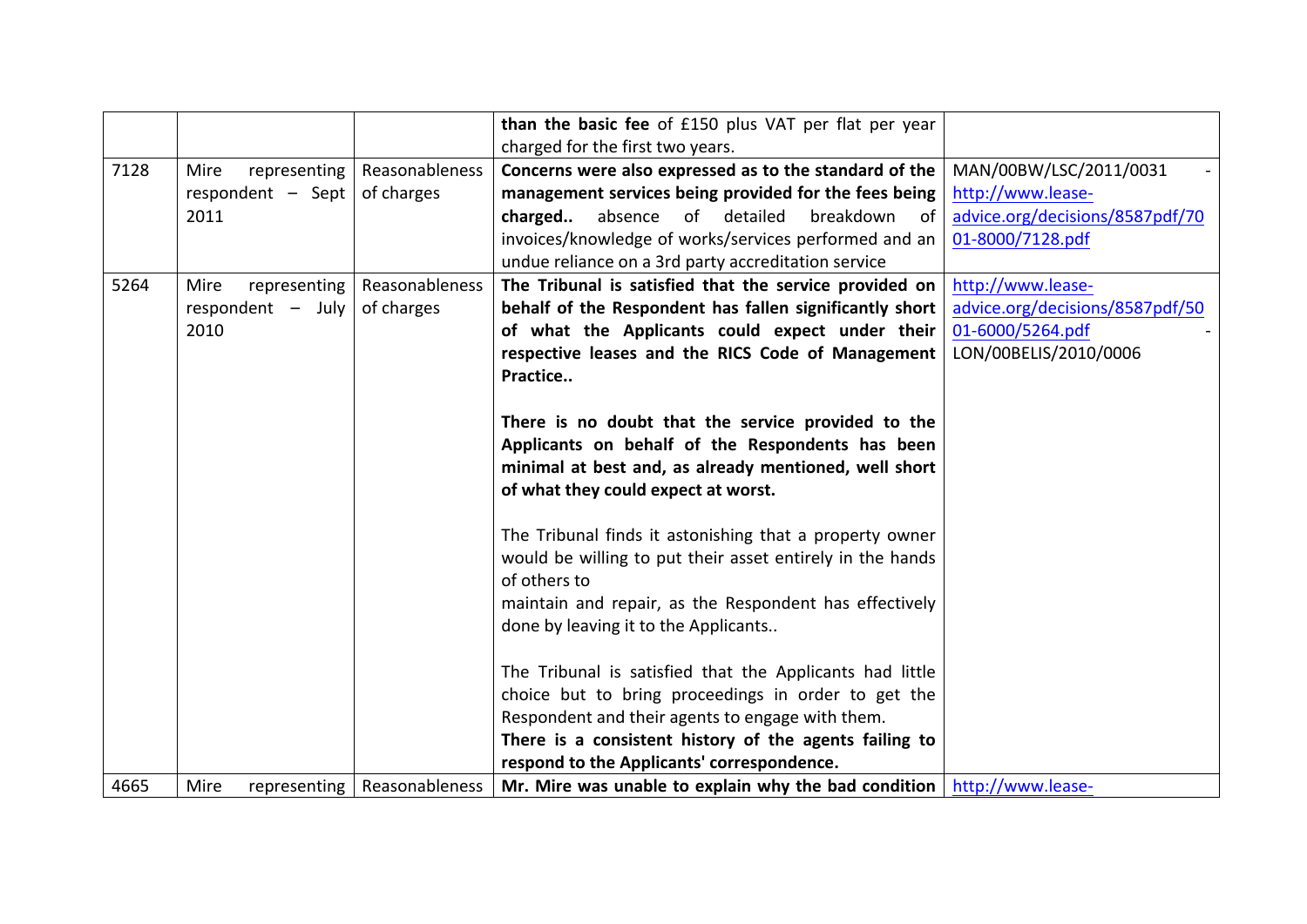|      | applicant - Dec 2009    | of charges     | of the windows had not been picked up on one of the                 | advice.org/decisions/8587pdf/40 |
|------|-------------------------|----------------|---------------------------------------------------------------------|---------------------------------|
|      |                         |                | annual routine inspections his company claimed to                   | 01-5000/4665.pdf                |
|      |                         |                | have made. He said that the member of staff who did                 | CAM/OOKF/LSC/2009/0079          |
|      |                         |                | this had left This dispute has arisen for the reason seen           |                                 |
|      |                         |                | by this Tribunal on many occasions - lack of                        |                                 |
|      |                         |                | communication.                                                      |                                 |
| 7579 | Mire<br>rep.            | Reasonableness | We have taken over the management  from Trust                       | http://www.lease-               |
|      | Respondent - Feb        |                | Property Management following a series of mistakes                  | advice.org/decisions/8587pdf/70 |
|      | 2012                    |                | and poor performance as Managing Agents The                         | 01-8000/7579.pdf                |
|      |                         |                | Tribunal determines that the management fee for 2010                | LON/00AWLSC/2011 /0568          |
|      |                         |                | in the sum of                                                       |                                 |
|      |                         |                | £251.92 should be reduced by 50% to £125.96                         |                                 |
| 4363 | Mire<br>rep.            |                | the information provided to the applicants was ad hoc               | http://www.lease-               |
|      | Respondent $-$ Mar      | reasonableness | and insufficient. The poor management of information                | advice.org/decisions/8587pdf/40 |
|      | 2009                    |                | by the managing agents also led the Tribunal to                     | 01-5000/4363.pdf                |
|      |                         |                | conclude that the management and professional fees                  | LON/00AQ/LSC/2008/0525          |
|      |                         |                | were also not claimable as the service provided was not             |                                 |
|      |                         |                | reasonably incurred or of a                                         |                                 |
|      |                         |                | reasonable standard the terms of the lease had not                  |                                 |
|      |                         |                | been complied with regarding demands, delay in                      |                                 |
|      |                         |                | producing the accounts, and poor management. The                    |                                 |
|      |                         |                | respondent's submission that the application should                 |                                 |
|      |                         |                | not have been initiated is also not accepted by the                 |                                 |
|      |                         |                | Tribunal. The information required was not provided                 |                                 |
|      |                         |                | when requested                                                      |                                 |
| 680  | Mire rep respondent     | reasonableness | Further costs were incurred,This additional time (18                | http://www.lease-               |
|      | landlord as Nesbitt     |                | hours) was charged at £150 perhour, amounting to                    | advice.org/decisions/93pdf/1-   |
|      | & Mire surveyors -      |                | £2700 plus VAT. The remainder of the Valuer's costs are             | 1000/680.pdf - LON/ENE/1000/03  |
|      | <b>Jul 2004</b>         |                | not allowable under the terms of Section 33,                        |                                 |
| 5785 | Mire rep $2^{nd}$ def - |                | Respondents conceded 25% of the Management fees   http://www.lease- |                                 |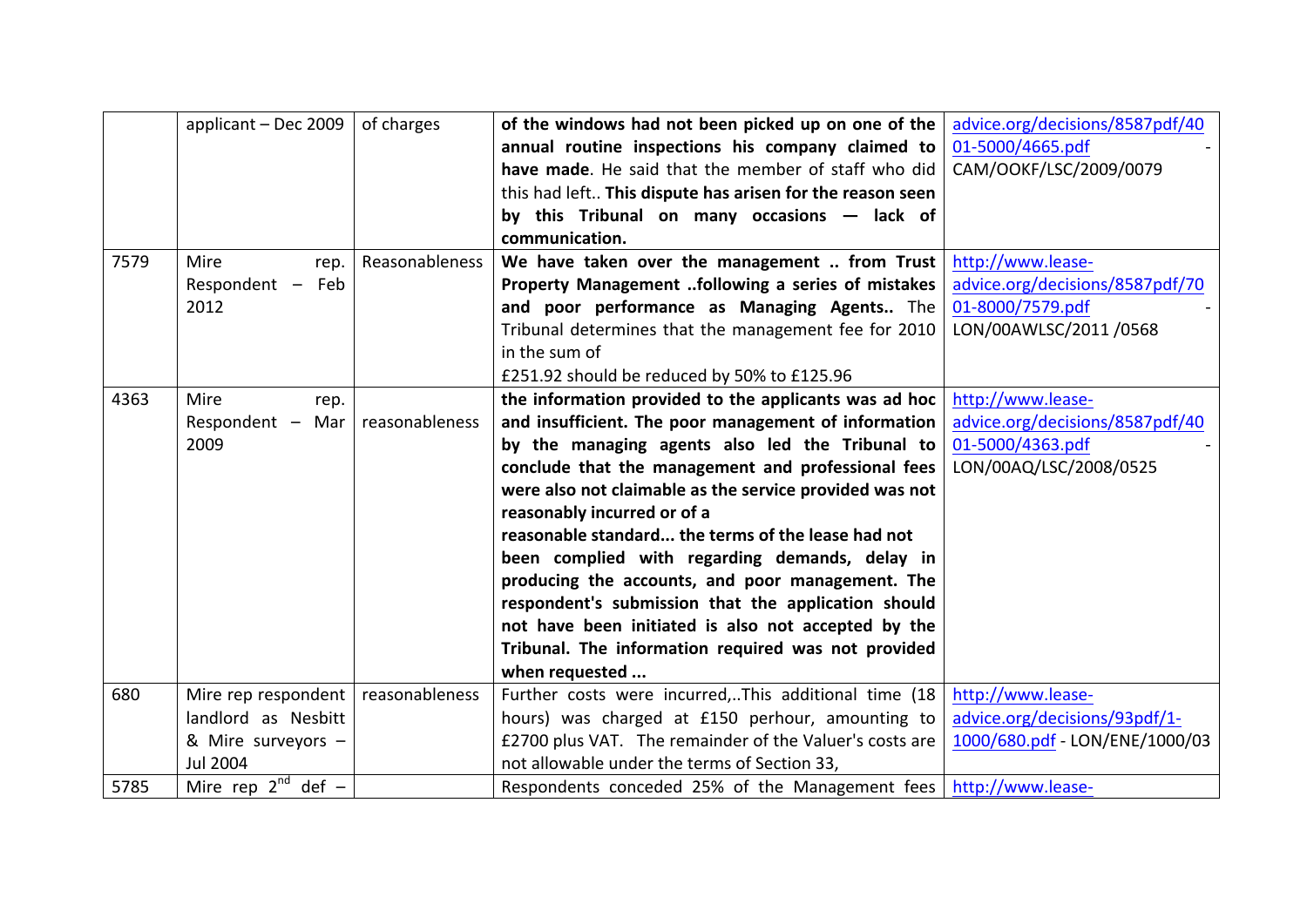|      | <b>April 2011</b>           |                    | under Schedule 1 and Schedule 4 of the service charges     | advice.org/decisions/8587pdf/50 |
|------|-----------------------------|--------------------|------------------------------------------------------------|---------------------------------|
|      |                             |                    | for the year ending 2004 and 25% of interest on these      | 01-6000/5785.pdf                |
|      |                             |                    | amounts.                                                   | LON/00ARLSC/2010/0698           |
| 3498 | M Yun - Trust P M           | reasonableness     | The Trust Property Management Ltd administration fees      | http://www.lease-               |
|      | applicant<br>rep            |                    | of £1,450 incurred were in relation to the service of      | advice.org/decisions/8587pdf/30 |
|      | landlord - Sep 2007         |                    | notices, the tendering process, etc. Despite the fact that | 01-4000/3498.pdf -              |
|      |                             |                    | he had already conceded that the notices and demands       |                                 |
|      |                             |                    | had been incorrectly served, Mr Yun submitted that the     |                                 |
|      |                             |                    | cost had reasonably been                                   |                                 |
|      |                             |                    | incurred the Tribunal noted the arithmetical error on      |                                 |
|      |                             |                    | the s.20 notice and mistakes made by Trust Property        |                                 |
|      |                             |                    | Management Ltd in its misunderstanding of the lease        |                                 |
|      |                             |                    | terms and how the management charge could be               |                                 |
|      |                             |                    | collected from the                                         |                                 |
|      |                             |                    | Respondents failure by Trust Property Management           |                                 |
|      |                             |                    | Ltd to meaningfully engage or deal with the substantive    |                                 |
|      |                             |                    | complaints made by the lessees. No meeting was             |                                 |
|      |                             |                    | offered by the Applicants.                                 |                                 |
| 5387 | <b>B Mire Surveyors rep</b> | Dispensation       | A history between the parties of incomplete and            | LON/00AC/LDC/2010/0094          |
|      | applicants<br>Sep           | with<br><b>S20</b> | inadequate work, and the distrust this ought to have       | http://www.lease-               |
|      | 2010                        | requirements       | lead a prudent                                             | advice.org/decisions/8587pdf/50 |
|      |                             |                    | manager to investigate the condition of the balcony at an  | 01-6000/5387.pdf                |
|      |                             |                    | earlier stage, rather than when the work had               |                                 |
|      |                             |                    | commenced.  this was sufficient to alert the Applicant     |                                 |
|      |                             |                    | to the need to commission a report before commencing       |                                 |
|      |                             |                    | with the external                                          |                                 |
|      |                             |                    | redecoration contract.                                     |                                 |
| 3478 | M Yun for TPM rep,          | Reasonableness     | The Tribunal determined that the cost of the proposed      | http://www.lease-               |
|      | applicant as man            |                    | works were excessive. The double-glazing of windows        | advice.org/decisions/8587pdf/30 |
|      | $agent - Sep 2007$          |                    | and the internal decorations did not fall within the terms | 01-4000/3478.pdf -              |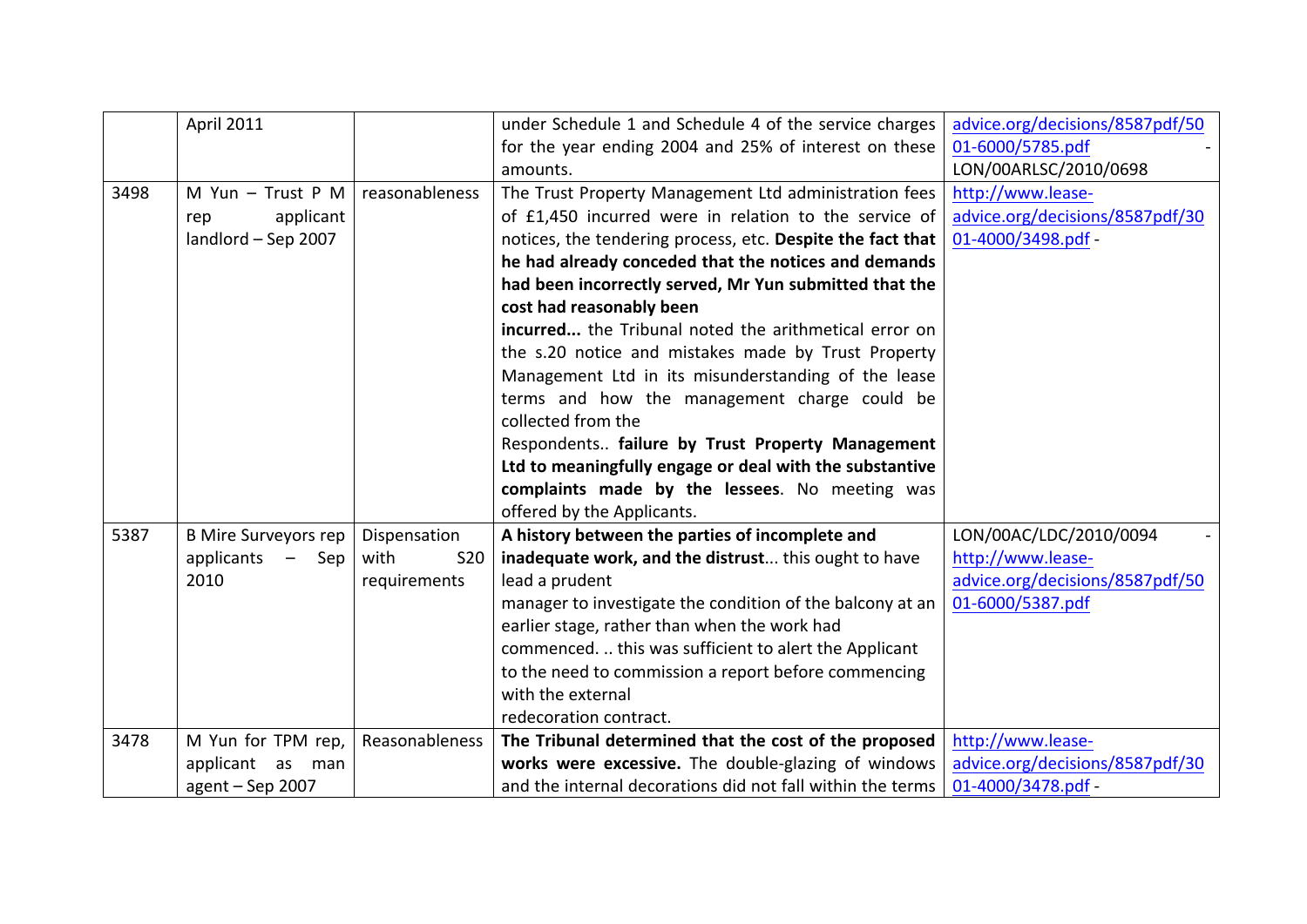|      |                      |                | of the lease The Tribunal was concerned that the           |                                 |
|------|----------------------|----------------|------------------------------------------------------------|---------------------------------|
|      |                      |                | failure to provide a detailed specification, tailor made   |                                 |
|      |                      |                | to this property, resulted in a considerable distortion of |                                 |
|      |                      |                | the actual costs of repair neither was there any           |                                 |
|      |                      |                | requirement in the leases that that this cost should be    |                                 |
|      |                      |                | recoverable". "It was not necessary that there should      |                                 |
|      |                      |                | be audited accounts and therefore this would be            |                                 |
|      |                      |                | disallowed. Likewise the cost of cleaning would be         |                                 |
|      |                      |                | disallowed." "With regard to maintenance the sum of        |                                 |
|      |                      |                | £1000 was excessive" Schedule of Works and costs           |                                 |
|      |                      |                | associated with those works were manifestly excessive.     |                                 |
|      |                      |                | Applicant's costs of the application at £4641.66  5        |                                 |
|      |                      |                | hours work by Mr Yun at £150 per hour, 5 hours work by     |                                 |
|      |                      |                | Mrs Dabool and further work by Mr Benjamin Mire no         |                                 |
|      |                      |                | provision in the leases for recovery of the costs  the     |                                 |
|      |                      |                | sum on its face appeared to be excessive for what was a    |                                 |
|      |                      |                | simple and straightforward application                     |                                 |
| 8133 | Mire rep landlord as | reasonableness | the fees of Benjamin Mire Chartered Surveyors in           | CAM/OOKA/LSC/2012/0025          |
|      | m agent $-$ Aug 2012 |                | respect of the said 2010 works in excess of £500.00 +      | http://www.lease-               |
|      |                      |                | VAT were not reasonably incurred and no contribution       | advice.org/decisions/8587pdf/80 |
|      |                      |                | to the same is payable by the Respondent the arrears       | 01-9000/8133.pdf                |
|      |                      |                | administration fee of £58.75 and the management            |                                 |
|      |                      |                | arrears fees totaling £130.20 added to the Respondent's    |                                 |
|      |                      |                | service charge account were not reasonably incurred and    |                                 |
|      |                      |                | are not payable £250.00 in respect of boiler repairs to    |                                 |
|      |                      |                | Flat 2 deducted from the Respondent's service charge       |                                 |
|      |                      |                | account was not owed to the Applicant or to Trust          |                                 |
|      |                      |                | Property Management Limited and is not payablethe          |                                 |
|      |                      |                | sums demanded were not payable by the Respondent at        |                                 |
|      |                      |                | the commencement of claim number 1QT71303 in the           |                                 |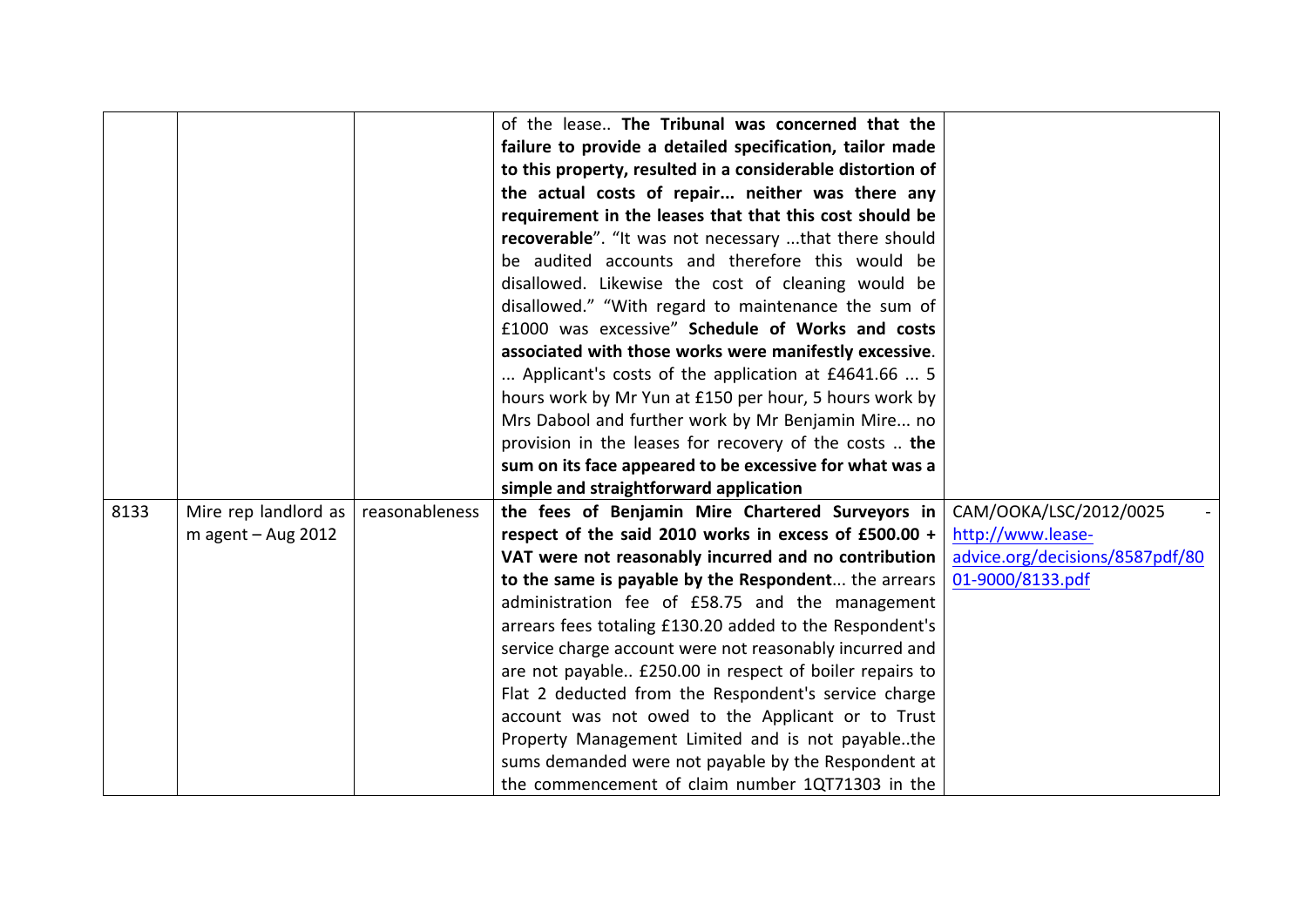| Northampton County Court and are not now payable<br>the consultation process was flawed because the initial<br>letter stated that nominations of alternative<br>contractors from tenants would not be accepted unless<br>they came from a nominee of all tenants, whereas the<br>statutory requirement is to invite a tender from any<br>contractor nominated by any tenant |  |
|-----------------------------------------------------------------------------------------------------------------------------------------------------------------------------------------------------------------------------------------------------------------------------------------------------------------------------------------------------------------------------|--|
| no explanation as to why the fees of BMCS had<br>increased from 12.5% to 15% It is difficult to escape<br>the conclusion that the work was divided into two<br>invoices to avoid consultation requirements                                                                                                                                                                  |  |
| BMCS charged their "minimum fee" of £1,500 + VAT. By<br>this time, it appears that they were charging TPM 15%<br>of the contract price, with a minimum fee of $£1,500 +$<br>VAT. There was, of course, no arm's length negotiation<br>of these fees the BMCS fee was nearly 28% of the<br>contract price                                                                    |  |
| Altogether, it was a shambles and a very disappointing<br>piece of business on the part of a substantial<br>organization run by a chartered surveyor.                                                                                                                                                                                                                       |  |
| the objection to the scale of the professional fees on<br>this occasion is well founded. The outcome might have<br>been very different had all the leaseholders been aware<br>at the outset of the consultation process of the<br>relationship between TPM and BMCS and the scale of<br>fees TPM proposed to pay to BMCS without (for                                       |  |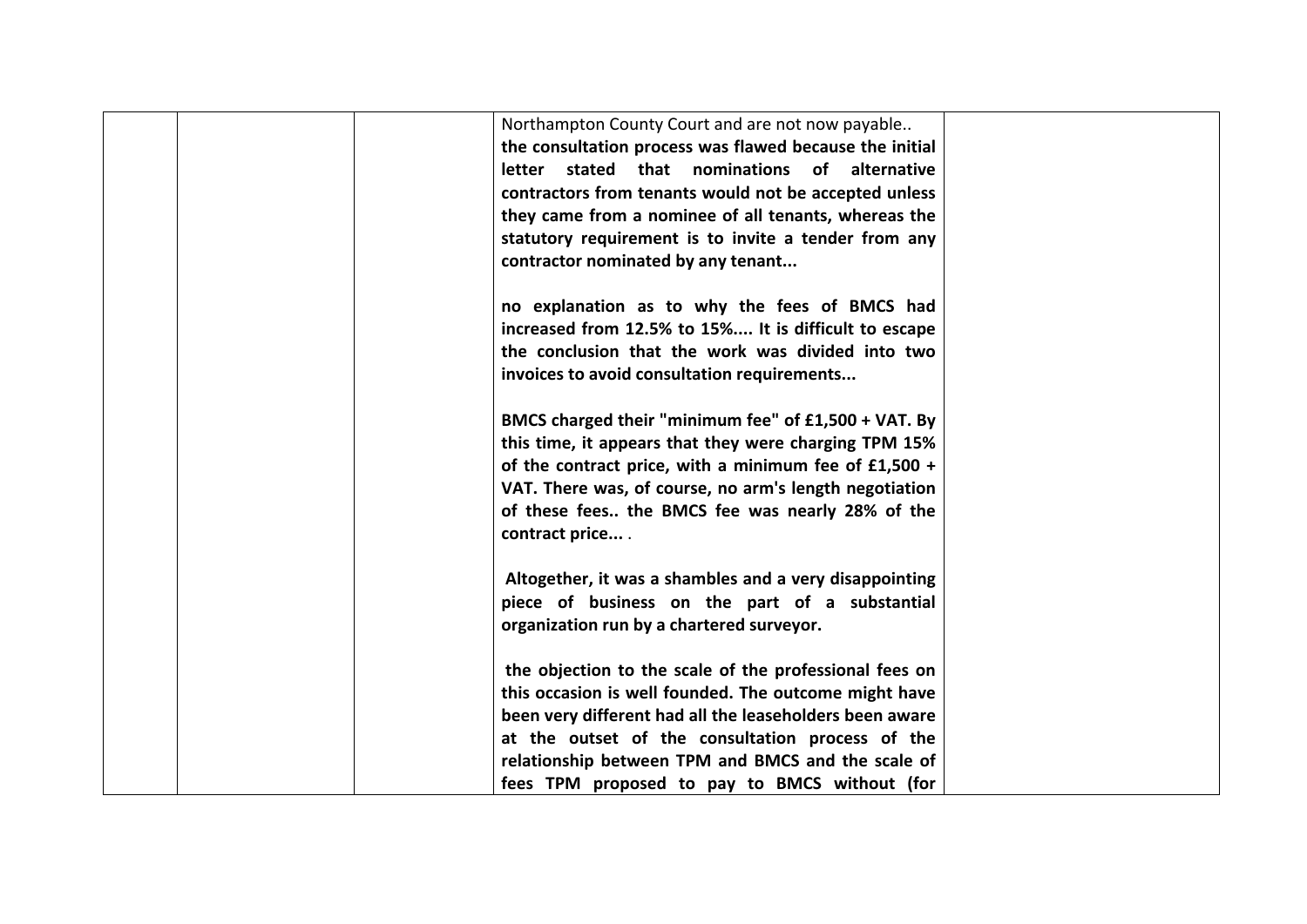|      |                                                                                  |                | obvious reasons) there being any negotiation at arm's<br><b>length</b> the Tribunal concludes that the arrears<br>administration fee (which seems wholly unreasonable in<br>amount for a few computer generated letters) and the<br>management arrears fees (which do relate to letters<br>from a real person but seem rather high considering the<br>content of those letters) were unreasonably incurred<br>A management company instructing a related company<br>on a regular basis could expect to achieve preferential<br>rates. One would not, in those circumstances, expect to<br>find reliance on an unexplained "minimum fee". The<br>works in this case were very simple and did not need to<br>be dealt with by a chartered surveyor (as was not,<br>indeed, the case) |                                                                                                    |
|------|----------------------------------------------------------------------------------|----------------|------------------------------------------------------------------------------------------------------------------------------------------------------------------------------------------------------------------------------------------------------------------------------------------------------------------------------------------------------------------------------------------------------------------------------------------------------------------------------------------------------------------------------------------------------------------------------------------------------------------------------------------------------------------------------------------------------------------------------------------------------------------------------------|----------------------------------------------------------------------------------------------------|
|      |                                                                                  |                | the Tribunal considers that the charges rendered were<br>unreasonably high and that this should have been<br>apparent to TPM.                                                                                                                                                                                                                                                                                                                                                                                                                                                                                                                                                                                                                                                      |                                                                                                    |
| 3526 | <b>BMCS</b><br>Trainee<br>surveyor<br>no<br>appearance by Mire,<br>rep applicant | reasonableness | It was clear from Mr Levy's (Surveyor trainee BMCS)<br>evidence that the figures that he relied on were<br>produced in consultation with more senior colleagues<br>and that he did not understand some parts of the<br>process of the valuation exercise described above. It<br>became apparent during Mr Levy's evidence that his<br>company was a part of the same family of companies as<br>the current managing agents The figure was then<br>further increased to allow for professional fees of<br>15%the Applicant did not have the necessary<br>documents to show what this charge was forno                                                                                                                                                                               | http://www.lease-<br>advice.org/decisions/8587pdf/30<br>01-4000/3526.pdf<br>LON/00AC/LSC/2007/0080 |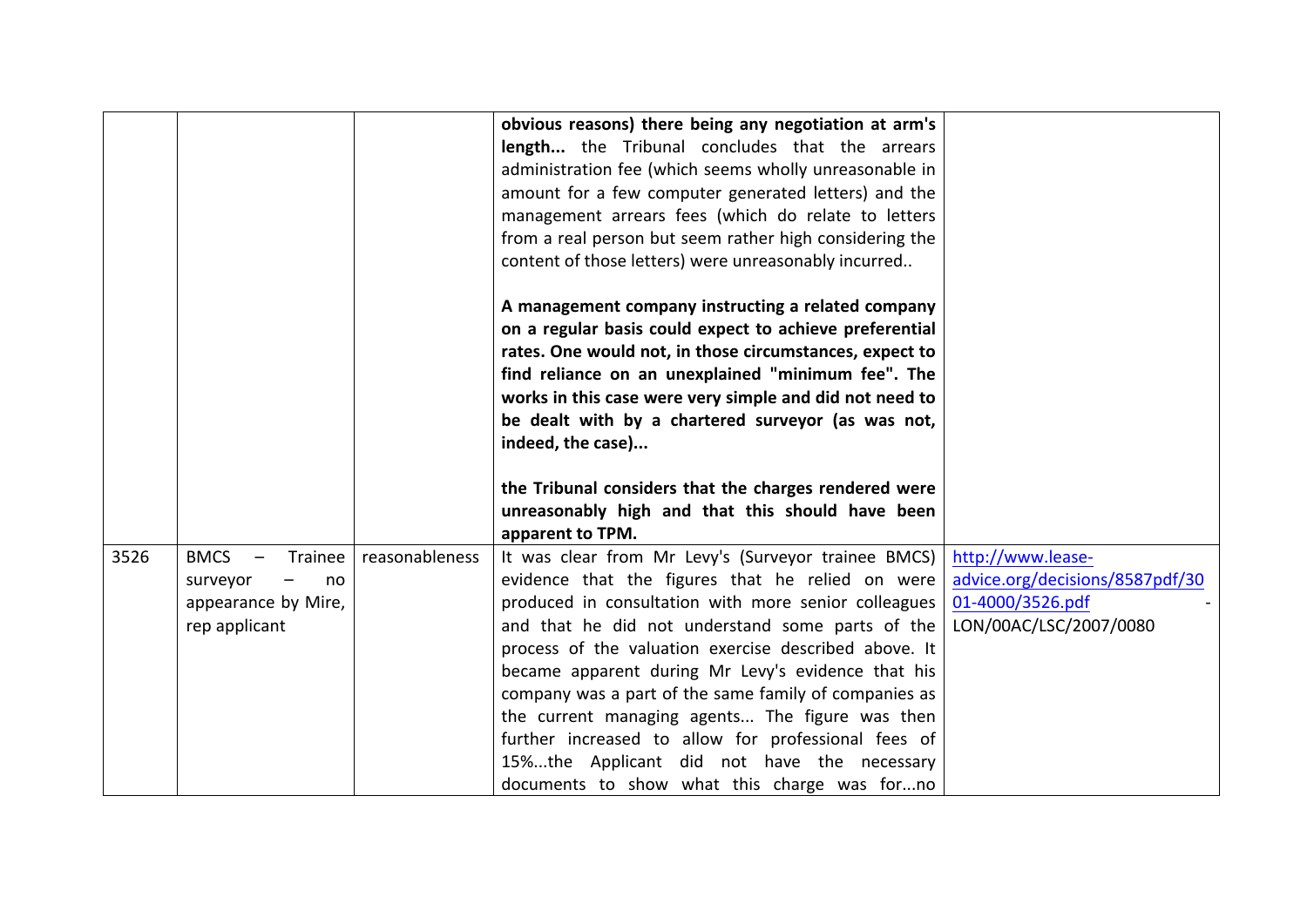|      |                                                            |                                                             | evidence before the Tribunal of a demand made to the<br>Respondent for either insurance premiums or service<br>charges for the period  the Tribunal cannot say that the<br>sums claimed  are payable.                                                                                                                                                                                                                                                                                                                                                                                                                                                                                                                                                                                  |                                                                                                    |
|------|------------------------------------------------------------|-------------------------------------------------------------|----------------------------------------------------------------------------------------------------------------------------------------------------------------------------------------------------------------------------------------------------------------------------------------------------------------------------------------------------------------------------------------------------------------------------------------------------------------------------------------------------------------------------------------------------------------------------------------------------------------------------------------------------------------------------------------------------------------------------------------------------------------------------------------|----------------------------------------------------------------------------------------------------|
| 3287 | Mire involved<br>for<br>respondent                         | Administration<br>charge<br>reasonableness<br>$-$ Sept 2006 | The sum of £200-300 suggested by the Managing<br>Agents Trust Property plc is unreasonable in the<br><b>of</b><br>this<br>straightforward<br>circumstances<br>case.<br>Furthermore, it is not at all clear that the letter from Mr<br>Benjamin Mire of the Trust to Mr David Glass of Lakeside<br>Developments Ltd was making reference to the costs in<br>connection with approval of plans and/or of proceedings<br>before the LVT                                                                                                                                                                                                                                                                                                                                                   | http://www.lease-<br>advice.org/decisions/8587pdf/30<br>01-4000/3287.pdf<br>MAN/00BR/LAC/2006/0007 |
| 5367 | TPM & BMCS - Rep<br>respondent<br>(not<br>Mire) - Aug 2010 | Reasonableness<br>of charges                                | "There was no explanation given as to the long delay<br>between the complaint and the works being carried<br>out. There was no explanation of why a representative<br>of the managing agents did not go to inspect what was<br>clearly a very serious complaint"<br>"The landlords have had scant regard to the law and the<br>RICS Management Code in respect of the costs of the<br>proposed interior decorations.<br>The landlord was not able to provide the estimate on<br>which this charge was based and it was clear that a<br>section 20 notice had not been served"  "we determine<br>that no sum is reasonable at this stage in view of the<br>lack of compliance with the law by the landlord and its<br>agents"<br>"It is clear from the correspondence Ms Zorzin and the | http://www.lease-<br>advice.org/decisions/8587pdf/50<br>01-6000/5367.pdf<br>LON/00BIULSC/2010/155  |